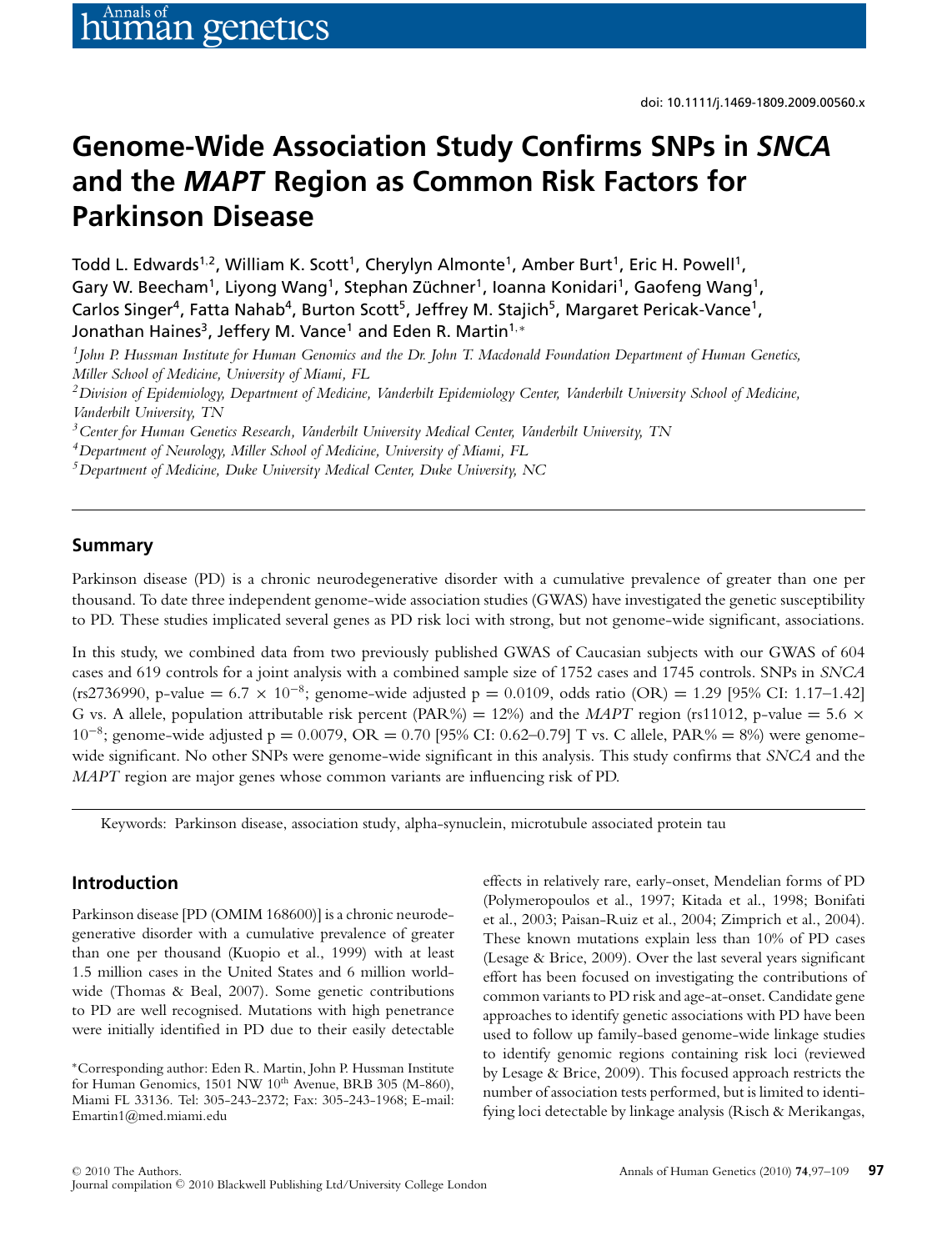1996). More recently three genome-wide association studies (GWAS) have been conducted in PD, albeit with results that did not reach genome-wide significance (Maraganore et al., 2005; Fung et al., 2006a; Pankratz et al., 2009). While genes that achieve genome-wide significance in a complex disease GWAS are important, the presence of genetic heterogeneity, unobserved environmental interactions and sub-phenotypes with distinct genetic etiologies can all reduce the apparent contribution of important genes to below the threshold for genome-wide significance, requiring that large samples be assembled for adequate power.

Associations with PD have been replicated in the candidate gene and GWAS contexts, including those described early in PD association studies, such as alpha-synuclein (*SNCA*, Entrez Gene ID (EGI):6622) (Kruger et al., 1999; Farrer et al., 2001; Mueller et al., 2005; Maraganore et al., 2006; McCulloch et al., 2008; Myhre et al., 2008; Sutherland et al., 2009) and the microtubule-associated protein tau (*MAPT*, EGI:4137) inversion region on chromosome 17 (Martin et al., 2001; Scott et al., 2001; Zappia et al., 2003; Healy et al., 2004; Kwok et al., 2004; Levecque et al., 2004; Skipper et al., 2004; Mamah et al., 2005; Fidani et al., 2006; Fung et al., 2006b; Goris et al., 2007; Vandrovcova et al., 2007; Winkler et al., 2007; Zabetian et al., 2007), as well as ubiquitin-specific protease 24 (*USP24*, EGI:23358) (Oliveira et al., 2005; Li et al., 2006; Haugarvoll et al., 2009), ELAV-like 4 (*ELAVL4*, EGI:1996) (Noureddine et al., 2005; Haugarvoll et al., 2007; DeStefano et al., 2008), monoamine oxidase B (*MAOB*, EGI:4129) (Kurth et al., 1993), Apolipoprotein E (*APOE*, EGI:348) (Rubinsztein et al., 1994), and the mitochondrial haplogroups (Kosel et al., 1998; Ross et al., 2003; van der Walt et al., 2003; Autere et al., 2004; Ghezzi et al., 2005; Huerta et al., 2005; Pyle et al., 2005; Gaweda-Walerych et al., 2008). The consistency of results, particularly for *SNCA* and *MAPT*, suggest that the failure to reach genome-wide significance in previous studies is due to the relatively small GWAS datasets.

We have conducted a GWAS of PD at the Hussman Institute for Human Genomics at the University of Miami (HIHG) in a sample of 604 unrelated cases and 619 unrelated controls using 491,376 autosomal and sex chromosome SNPs. To increase the power of the analysis we included data from two of the three previous PD GWAS: The National Institute of Neurological Disorders and Stroke (NINDS) (Fung et al., 2006a), and the joint dataset from the Progeni/GenePD studies that was genotyped at the Center for Inherited Disease Research (CIDR) (Pankratz et al., 2009), and excluding the Mayo clinic GWAS which used discordant sibling pairs as subjects for analysis (Maraganore et al., 2005). This provided a joint analysis dataset with a combined sample size of 1752 cases and 1745 controls with genotypes at 495, 715 SNPs after imputation and sample and SNP quality control procedures.

We demonstrate in our Caucasian-based population that the *SNCA* and *MAPT* regions are the strongest genetic contributors to PD risk, reaching genome-wide significance and establishing these factors without controversy. In addition, several genes replicated in all three datasets, but with less stringent significance. Although they did not achieve genomewide significance in the joint analysis, the consistency of their effects makes them strong candidates and may provide additional insight into the pathological mechanisms of PD.

## **Materials and Methods**

#### **Samples**

Samples in the HIHG GWAS include individuals with PD collected by one of 13 ascertainment centers in the PD Genetics Collaboration (Scott et al., 2001) or by the Morris K. Udall Parkinson Disease Center of Excellence (J.M. Vance, PI) ascertainment core. These participants were recruited by participating movement disorder and neurology clinics, referrals, and advertisements. Unaffected spouse and friend controls were recruited when available and willing to participate. All participants provided written informed consent, in accord with protocols established by institutional review boards at each centre.

All individuals with PD were examined by a board-certified neurologist. A neurological exam and standard clinical evaluation was performed on all participants with PD. Affected individuals exhibited at least two cardinal symptoms of PD, e.g. bradykinesia, resting tremor, and rigidity and no other causes of parkinsonism or atypical clinical features. Unaffected individuals had no symptoms of PD upon physical examination and self-reported symptom questionnaire (Rocca et al., 1998). Individuals were excluded if there was a history of encephalitis, neuroleptic therapy within one year before diagnosis, evidence of normal pressure hydrocephalus, or a clinical course with unusual features suggesting atypical or secondary Parkinsonism. Additionally, a blood sample, family history, medical history, and standard cognitive test (Blessed Orientation Memory Concentration (BOMC) test (Katzman et al., 1983) or Modified Mini Mental Status exam (3MS) (Folstein et al., 1975)) were obtained for each individual. To ensure diagnostic consistency across sites, clinical data for all participants were reviewed by a panel consisting of a boardcertified neurologist with fellowship training in movement disorders, a board certified neurologist and medical geneticist, and a certified physician assistant.

#### **Genotyping**

Genotypes for 635 PD cases and 255 PD controls were generated using the Illumina Infinium 610-quad BeadChip (Illumina, San Diego, CA, USA) and the Illumina Infinium II assay protocol (Gunderson et al., 2005). Additionally, we included 223 cognitively-normal controls with no PD symptoms by self-reported symptom questionnaire (Rocca et al., 1998) from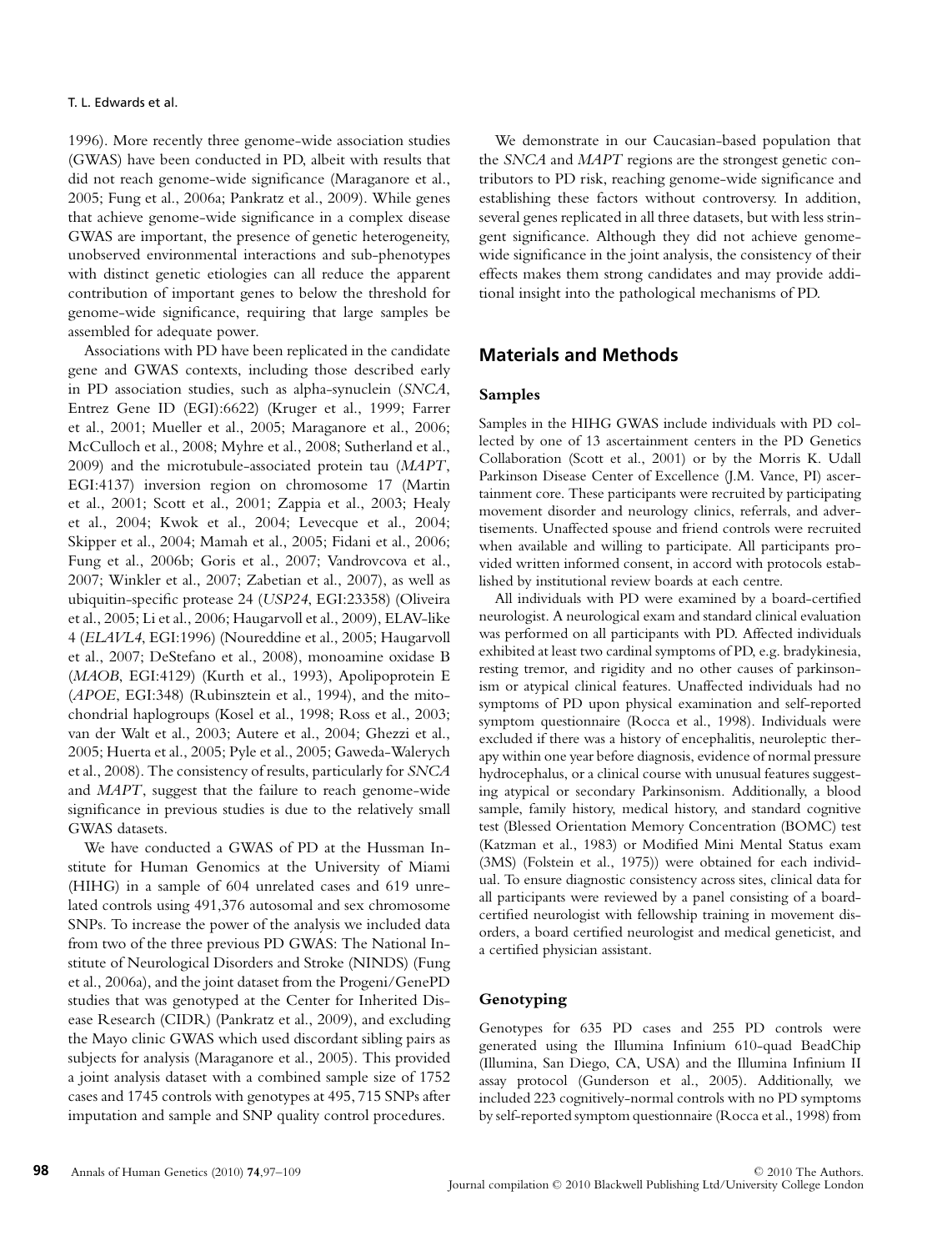a previous GWAS (Beecham et al., 2009) of late-onset Alzheimer disease (LOAD) genotyped using the Illumina HumanHap 550 BeadChip, and another 164 cognitively-normal controls from a second LOAD study with no self-reported PD symptoms by questionnaire (Rocca et al., 1998) genotyped using the 1M-Duo Infinium HD BeadChip. Genotypes were determined using Illumina BeadStudio Genotyping Module version 3.2.33; samples with 99% genotyping efficiency were used to redefine genotype clusters, per the manufacturer's recommendation. Concordance of genotype calls for two CEPH samples with six replicates each was 99.98%.

#### **Quality Control**

For the HIHG data, samples with genotyping efficiency of greater than 98% were included in subsequent quality control (QC) and statistical analysis steps. One case and seven control samples were removed for low efficiency. Population stratification was assessed using Structure (Pritchard et al., 2000; Falush et al., 2003) and Eigenstrat (Price et al., 2006). For Structure analysis, 5000 independent autosomal SNPs with minor allele frequency (MAF) > 0.25 were chosen using PLINK (Purcell et al., 2007) with an  $r^2$  threshold of 0.2 using 10,000 iterations of burn-in and 15,000 iterations of estimation. These analyses indicated that no stratification was present in our sample (Fig. S1a). For Eigenstrat analysis, 30,000 independent autosomal SNPs with MAF > 0.25 were used to generate plots of principal component loadings for samples and to remove outliers (6 cases, 7 controls) using the top ten principal components over five iterations with a threshold of six standard deviations (Fig. S1b).

Further quality control steps for the HIHG samples included checks for duplicated and related samples using mean identity by state (22 cases were removed as duplicate samples). Two cases and nine controls were identified for excess or insufficient heterozygosity at sex chromosomes and were removed. Finally SNPs with MAF < 0.01 in the combined case-control dataset were removed (21, 976 SNPs), SNPs with significant deviation from Hardy-Weinberg equilibrium (HWE) in controls were removed (78 SNPs with  $p < 1.00 \times 10^{-7}$ ), and differential missing rate between cases and controls (29 SNPs with  $p < 1 \times 10^{-5}$ ) were removed.

Since controls from the LOAD GWAS dataset were genotyped on different Illumina chips, we examined all controls for homogeneity of genotype frequencies. This filter is used to detect where genotyping error rates differ across studies, and is a critical QC step when multiple genotyping experiments are combined into a single data set for analysis. A 4 degree of freedom (df) Fisher's exact test with 10,000 permutations was used at all SNPs to test frequency differences for genotypes generated from the three genotyping chips in the study. SNPs were removed if the p-value for this test was less than 0.001 (546 SNPs). After all QC procedures, 604 cases and 619 controls with 491,376 SNPs were available for association analysis in the HIHG GWAS dataset. The sex and age distributions for these samples are described in Table 1.

Data were downloaded from dbGAP (http://www. ncbi.nlm.nih.gov/sites/entrez?db=gap) for the CIDR (Pankratz et al., 2009) and NINDS (Fung et al., 2006a) PD GWAS. Imputation of SNP genotypes from these and the HIHG data was performed independently using the software package Impute (Marchini et al., 2007). Samples were removed from these GWAS for genotyping efficiency  $< 0.98$  (CIDR: 9 cases, 4 controls removed; NINDS 11 cases, 9 controls removed). SNP data for these GWAS were removed for genotyping efficiency  $< 0.98$ (CIDR: 7886 SNPs removed; NINDS: 16,886 SNPs removed), MAF < 0.01 (CIDR: 7,676 SNPs removed; NINDS: 4596 SNPs removed), HWE  $p < 10^{-7}$  (CIDR: 790 SNPs removed; NINDS: 67 SNPs removed), and differential missingness by disease status p < 10−<sup>5</sup> (CIDR: 29 SNPs removed). Eigenstrat and Structure were used to ensure that the merged dataset did not contain stratified samples (Figs. S2a, b). The Fisher's exact test for homogeneity described above was run in controls for all 5 genotyping platforms using an 8 df test, removing SNPs for  $p < 0.001$ . Imputation was performed on each dataset independently after QC filters had been applied. The remaining high-quality samples and genotypes from each study were used to impute SNPs based on the HapMap reference panel. Individual genotypes with probability of 90% or greater were included. Imputed SNPs with greater than 5% missing genotypes were excluded from analysis. Upon merging the imputed GWAS files in PLINK, HWE, MAF, SNP genotyping efficiency, and tests for differential missing rate by phenotype filters were applied as described above. The final merged dataset for analysis contained 1752 cases and 1745 controls with genotypes at 495,715 genotyped and imputed SNPs.

Association analysis of the genotype data was conducted with PLINK (Purcell et al., 2007). Cochran-Armitage (Armitage, 1955) trend tests were calculated at each SNP to assess allelic association. Additional analyses evaluating dominant, recessive and genotypic exposures were performed using logistic regression in PLINK. To avoid over-correcting for multiple comparisons by using the conservative Bonferroni correction, we used PLINK to generate empirically adjusted p-values based on 10,000 permutations to adjust for multiple tests (Purcell et al., 2007). Additional logistic regression analysis fitting covariates for age of onset/age at exam, sex or history of smoking was conducted to assess confounding by these variables at all SNPs. If there was an indication that an individual had reported any history of smoking, they were scored as a smoker, a non-smoker if they reported not smoking, and missing otherwise.

The population proportional attributable risk (PAR%) was calculated using the formula for retrospective studies, [(SNP allele frequency) $\times (OR-1)/[1+(SNP$  allele frequency) $\times (OR-1)$ ], using the SNP allele frequency in controls as the exposure frequency, and the odds ratio (OR) in place of the relative risk (Woodward, 2005).

Assessment of associated SNPs and the presence of chromosome 17q21.31 alleles in the H1-H2 haplotype clades in *MAPT* was accomplished using rs1981997 as a haplotype tag SNP,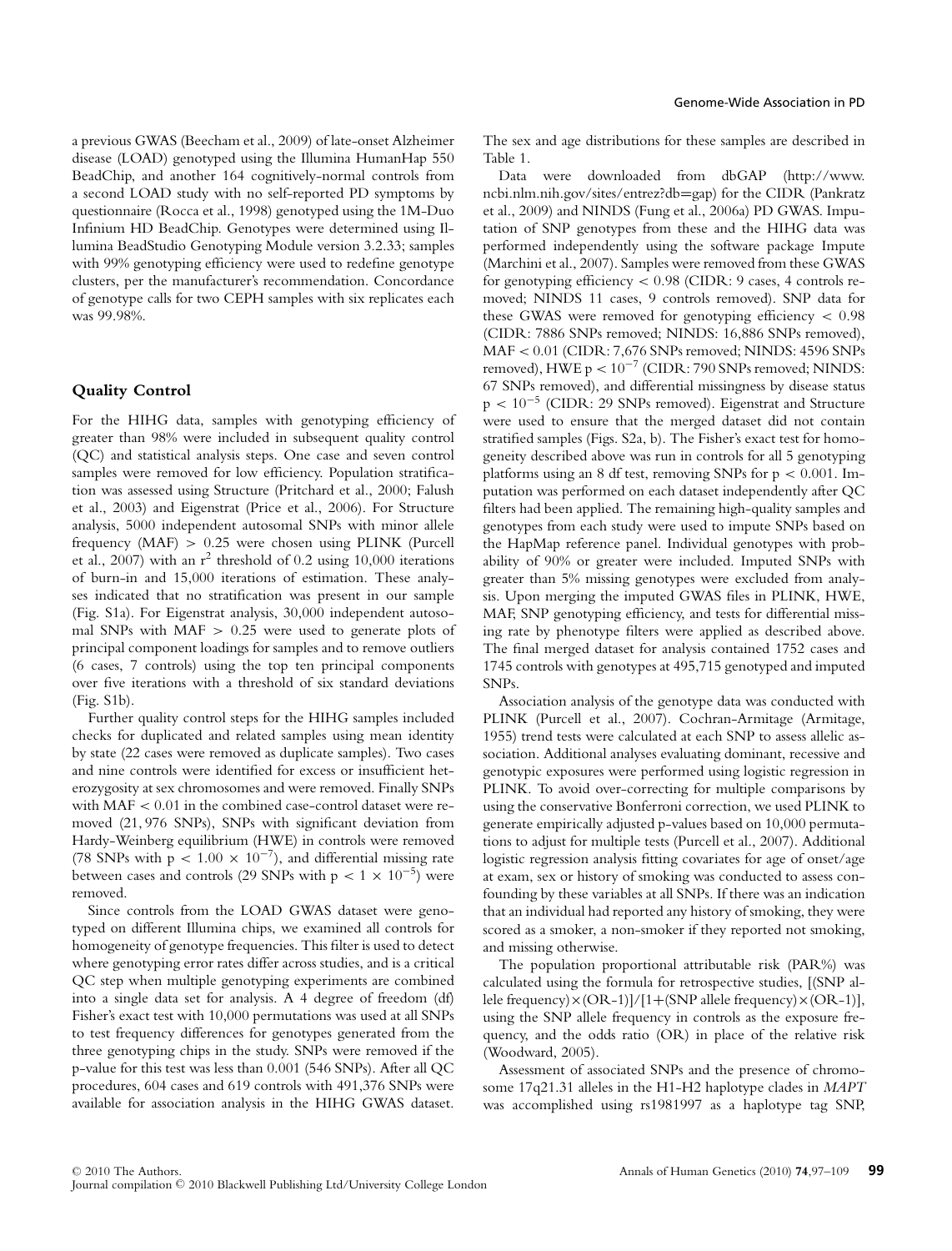|                        |              | HIHG         |             |             | CIDR         |              |                 | <b>NINDS</b>                                |             |
|------------------------|--------------|--------------|-------------|-------------|--------------|--------------|-----------------|---------------------------------------------|-------------|
|                        | All HIHG     | Cases        | Controls    | All CIDR    | Cases        | Controls     | All NINDS Cases |                                             | Controls    |
| Male (freq)            | 595(0.49)    | 381(0.63)    | 114(0.34)   | 875(0.50)   | 358(0.41)    | 517(0.60)    | 339(0.54)       |                                             | 127(0.48)   |
| Female (freq)          | 631(0.51)    | 224(0.37)    | 407(0.66)   | 869(0.50)   | 523(0.59)    | \$46(0.40)   | 289(0.46)       | $162(0.61)$<br>$104(0.39)$<br>$65.33(7.86)$ | 136(0.52)   |
| AAO(SD)                |              | 56.39(12.95) |             |             | 52.34(10.32) |              |                 |                                             |             |
| AAE(SD)                | 66.97(11.31) | 64.56(12.18) | 69.32(9.86) | 70.99(9.32) | 71.21(8.46)  | 54.83(13.08) | 71.73(7.82)     | 71.99(6.53)                                 | 69.69(8.77) |
| AAO-Age at onset of PD |              |              |             |             |              |              |                 |                                             |             |
| AAE-Age at examination |              |              |             |             |              |              |                 |                                             |             |
| SD-Standard deviation  |              |              |             |             |              |              |                 |                                             |             |

freq–frequency

req-frequency

because the major (G) and minor (A) alleles of this SNP are fixed in the H1 and H2 clades respectively (Stefansson et al., 2005). A 2-locus haplotype association analysis was performed using PLINK with SNPs in the *MAPT* region to determine which alleles were on the H1 haplotype, which has previously been associated with PD Golbe et al., 2001; Maraganore et al., 2001; Martin et al., 2001; Farrer et al., 2002; Skipper et al., 2004; Zabetian et al., 2007; Refenes et al., 2009).

In addition to the statistical analysis of the joint sample, as a final check against cryptic bias arising due to genotyping error rate heterogenetity across studies, we evaluated association with meta-analysis techniques using METAL (Abecasis & Willer, 2007).

## **Results**

In the HIHG sample no SNPs were statistically significantly associated with PD at the genome-wide level using permutation tests with a multiple testing corrected threshold of p < 0.05 (Table 2). *SNCA* showed the strongest association in the HIHG study (*SNCA* intron, rs356220 p =  $2.7 \times 10^{-6}$ , OR = 1.48; 95% CI [1.25–1.74]). Other top associations included SNPs in the chromosome 1p22 gene chloride channel accessory 4 (*CLCA4*, EGI:22802, intron, rs1543467 p =  $3.0 \times 10^{-6}$ , OR = 1.51; 95% CI [1.27–1.80]), the chromosome 3q26 gene neuroligin 1 (*NLGN1*, EGI:22871, intron, rs976683 p = 1 × 10<sup>-5</sup>, OR = 1.49; 95% CI [1.25–1.78]) and the chromosome 20p11 gene solute carrier family 24, member 3 (*SLC24A3*, EGI:57419, intronic SNPs, rs1406968  $p = 1.2 \times 10^{-5}$ , OR = 1.47; 95% CI [1.24–1.75]; rs4813368 p =  $1.2 \times 10^{-5}$ , OR = 1.48; 95% CI [1.24–1.76];  $r^2$  for rs1406968:rs4813368 = 0.94). Neither sex nor age-at-onset (age-at-exam in controls) were confounders for the top associations in the HIHG sample.

Two SNPs were statistically significant after empirical adjustment for multiple comparisons (permutation  $p < 0.05$ ) in the joint analysis of the HIHG, CIDR and NINDS samples (Table 3, Table S1); notably these SNPs were genotyped, not imputed, in all three datasets. These SNPs are in the genes pleckstrin homology domain-containing protein, family M, member 1 (*PLEKHM1*, EGI:9842, promoter, rs11012 p = 5.6  $\times$  10<sup>-8</sup>, OR = 0.71; 95% CI [0.62–0.79]), and alpha-synuclein (*SNCA* intron, rs2736990  $p = 6.7 \times 10^{-8}$ , OR = 1.30; 95% CI [1.18–1.43]). In addition to rs2736990 in *SNCA*, there were two SNPs with  $9 \times 10^{-5}$  > p-value > 1 × 10<sup>-5</sup> (rs11931074, rs356220), two SNPs with  $9 \times 10^{-4}$  > p-value >  $1 \times 10^{-4}$  (rs365188, rs1866995), two with 9  $\times$  10<sup>-3</sup> > p-value > 1  $\times$  10<sup>-3</sup> (rs2583985, rs3775439) as well as three more SNPs with p < 0.05 (rs3857059, rs12502363, rs3822095), out of 15 total *SNCA* SNPs. The SNP rs356220, which was the most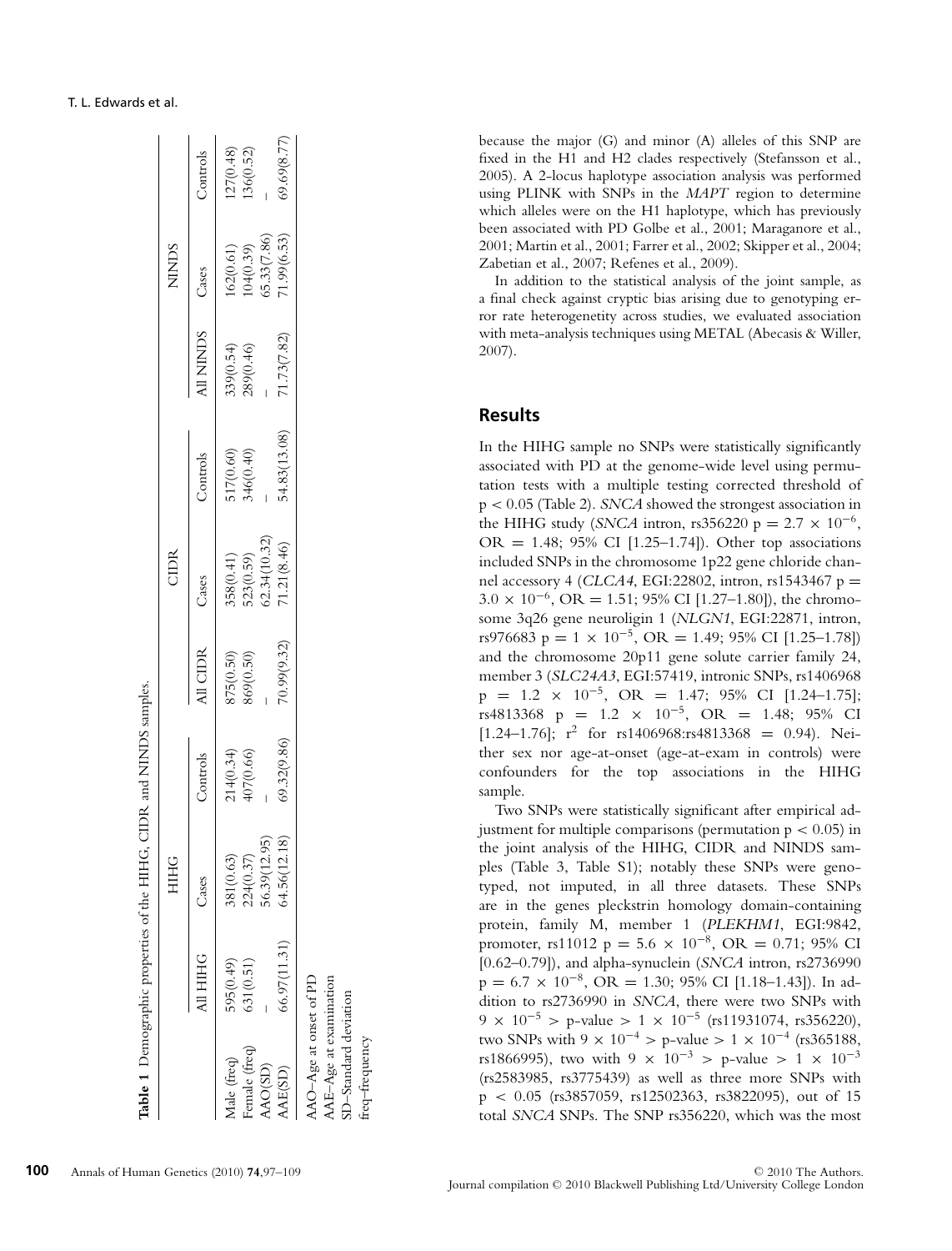Genome-Wide Association in PD

| $SNP$ rs#   | Trend p               | HWE p | Chromosome | Gene               |
|-------------|-----------------------|-------|------------|--------------------|
| rs356220    | $2.67 \times 10^{-6}$ | 0.930 | 4q22.1     | <b>SNCA</b>        |
| rsl543467   | $2.97 \times 10^{-6}$ | 0.117 | lp22.3     | CLCA4              |
| rsl2063142  | $5.02 \times 10^{-6}$ | 0.468 | lp36.13    |                    |
| rs9513249   | $5.92 \times 10^{-6}$ | 0.011 | 13q32.1    |                    |
| rsl2870589  | $9.45 \times 10^{-6}$ | 0.002 | 13q32.2    |                    |
| rs976683    | $1.04 \times 10^{-5}$ | 0.529 | 3q26.31    | NLGN1              |
| rsl816879   | $1.16 \times 10^{-5}$ | 0.784 | 15q22.1    |                    |
| rsl406968   | $1.16\times10^{-5}$   | 0.705 | 20p11.23   | SLC24A3            |
| rs4813368   | $1.22 \times 10^{-5}$ | 0.701 | 20p11.23   | SLC24A3            |
| rs7646773   | $1.30 \times 10^{-5}$ | 0.865 | 3pll.2     |                    |
| rs1992695   | $1.34 \times 10^{-5}$ | 0.422 | 4q28.3     |                    |
| rs7322222   | $1.35 \times 10^{-5}$ | 0.061 | 13q32.1    |                    |
| rsl0851073  | $1.44 \times 10^{-5}$ | 0.001 | 13q32.2    |                    |
| rs4238458   | $1.52 \times 10^{-5}$ | 0.407 | 15q24.1    |                    |
| rsl1625012  | $1.61 \times 10^{-5}$ | 0.507 | 14q22.1    |                    |
| rs7698161   | $1.76 \times 10^{-5}$ | 0.738 | 4q28.3     |                    |
| rs7496513   | $1.85 \times 10^{-5}$ | 0.402 | 15q24.1    |                    |
| rsl35066    | $1.91 \times 10^{-5}$ | 1.000 | 22ql3.2    | MPPED1             |
| rsl3032621  | $1.95 \times 10^{-5}$ | 1.000 | 2q37.2     |                    |
| rs9457743   | $2.03 \times 10^{-5}$ | 0.931 | 6q25.3     |                    |
| rsl 159278  | $2.21 \times 10^{-5}$ | 0.025 | 13q32.1    | RAP <sub>2</sub> A |
| rsl 2142266 | $2.31 \times 10^{-5}$ | 0.406 | lp22.3     |                    |
| rs358079    | $2.99 \times 10^{-5}$ | 0.794 | 3pl4.3     | CACNA2D3           |
| rsl3411180  | $3.09 \times 10^{-5}$ | 0.832 | 2q31.2     | ZNF533             |
| rsl3009601  | $3.13 \times 10^{-5}$ | 0.848 | 2q31.2     | ZNF533             |
| rs6930229   | $3.14 \times 10^{-5}$ | 1.000 | 6q25.3     |                    |
| rsl 515274  | $3.39 \times 10^{-5}$ | 0.850 | 2q31.2     | ZNF533             |
| rsl3157     | $3.52 \times 10^{-5}$ | 1.000 | lp36.11    | RUNX3              |
| rs929708    | $3.70 \times 10^{-5}$ | 0.378 | 3p25.3     | ATP2B2             |
| rsl0882088  | $3.89 \times 10^{-5}$ | 0.612 | 10q23.33   | KIF11              |
| rsll833635  | $4.09 \times 10^{-5}$ | 0.743 | 12q15      | PTPRR              |
| rs6798732   | $4.51 \times 10^{-5}$ | 0.736 | 3pll.2     |                    |
| rs4777585   | $4.57 \times 10^{-5}$ | 0.496 | 15q24.1    | <b>NEOl</b>        |
| rsl2938031  | $4.61 \times 10^{-5}$ | 1.000 | 17q21.31   | CRHR1              |
| rs6598020   | $4.63 \times 10^{-5}$ | 0.270 | llp15.5    | TMEM16J            |
| rs4927602   | $4.79 \times 10^{-5}$ | 0.936 | 2p25.3     | SNTG2              |

**Table 2** Trend test of association with PD results from the HIHG GWAS sample and exact Hardy-Weinberg test results for all SNPs associated with PD at p <  $5 \times 10^{-5}$  or less.

associated SNP from the HIHG study, had a p-value of 9.7 × 10−<sup>5</sup> in the joint sample. The LD in *SNCA* is weaker than that at chromosome 17q21.31, due to the large inversion in the 17q region which inhibits recombination. The 3' terminus of *PLEKHM1* is 400 kilobases from the 3' terminus of *MAPT* on chromosome 17, and rs11012 is in linkage disequilibrium (LD; mean  $r^2 = 0.75$ ; Fig. S3) with SNPs in *MAPT*. Strong association (p < 1 × 10<sup>-5</sup>) with PD spans the entire region around *MAPT*, including SNPs in intramembrane protease 5 (*IMP5* exonic SNPs, rs12373139  $p = 2.9 \times 10^{-6}$ , OR = 0.75; 95% CI [0.67–0.85]; rs12185268 p = 3.6 × 10−<sup>6</sup> OR = 0.76; 95% CI [0.67–0.85]), *MAPT* intron (rs8070723 p = 4.5 × 10<sup>-6</sup>, OR = 0.76; 95% CI [0.67– 0.85]) and chromosome 17 open reading frame 69 (C17orf69 exon:Y132C, rs393152 p =  $3.5 \times 10^{-6}$ , OR = 0.76; 95% CI [0.67–0.85]). The smallest-to-largest ranking of the p-values for association with these SNPs and PD varied greatly within the three datasets (rs11012 ranked 290 in HIHG, 11 in CIDR and 78,027 in NINDS; rs2736990 ranked 38 in HIHG, 440 in CIDR and 41,827 in NINDS) illustrating that real associations might be deep within the ranked associations in underpowered GWAS studies, and increased sample size will help true association rise to the top. Neither sex nor age-atonset (age-at-exam in controls) were confounders for the top associations in the joint analysis. Additionally, no SNP was significant after correction for multiple tests in the dominant, recessive or genotypic analyses.

Haplotype analysis with associated chromosome 17q21.31 SNPs and the H1-H2 haplotype clade tag SNP rs1981997 revealed high  $D'$  and  $r^2$  values for all SNPs in the region, and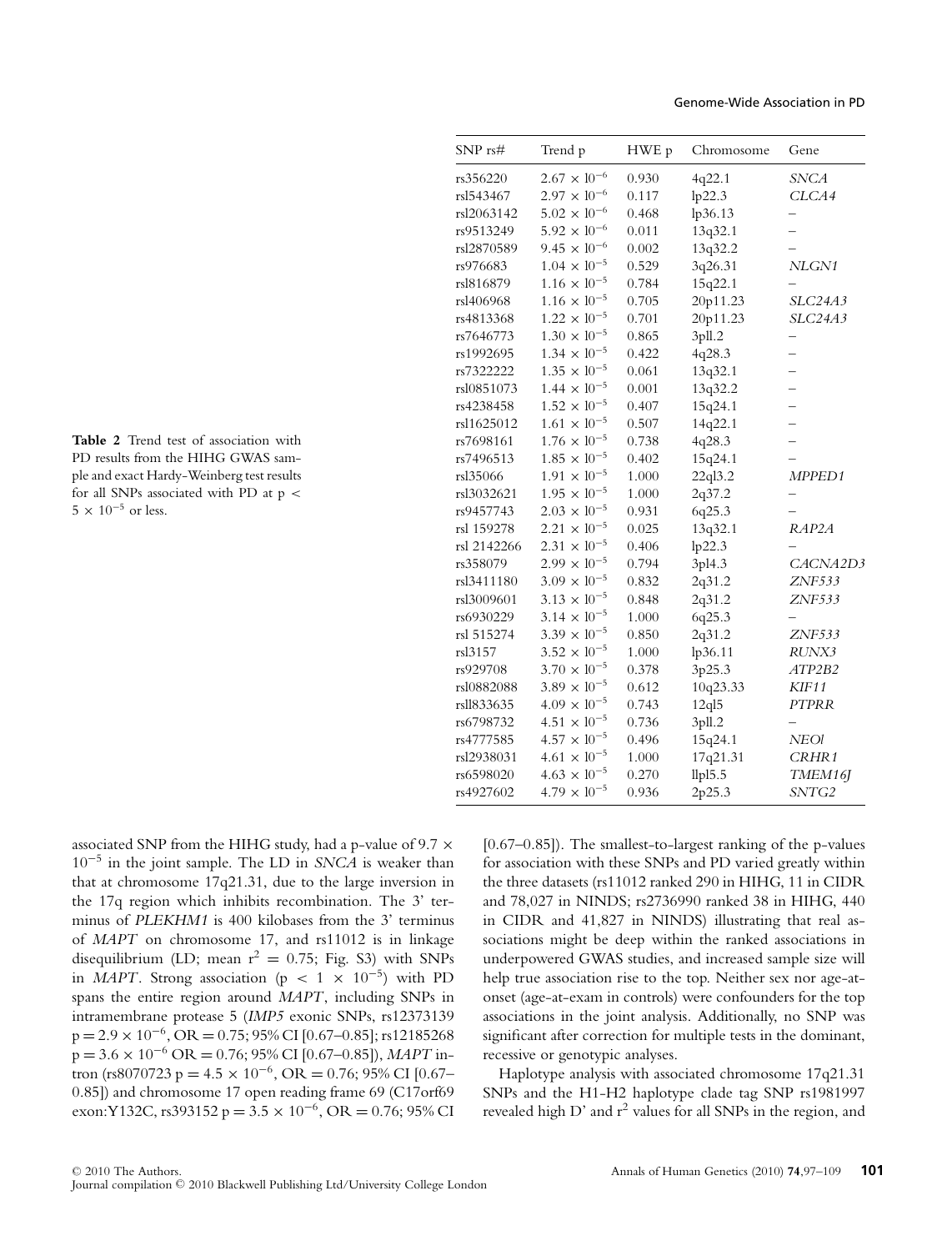**Table 3.** Results for SNPs with  $p < 1 \times 10^{-6}$  from the joint analysis with imputation of the HIHG, CIDR and NINDS GWAS data.

| <b>SNP</b> | Chromosome | Gene        | Type | $P_{H}$                   | $P_{C}$                 | $P_N$ | $P_3$                 | Empirical p |
|------------|------------|-------------|------|---------------------------|-------------------------|-------|-----------------------|-------------|
| rs11012    | 17q21.31   | PLEKHM1     | GGG  | $6.58 \times 10^{-4}$     | $4.40 \times 10^{-5}$   | 0.188 | $5.65 \times 10^{-8}$ | 0.011       |
| rs2736990  | 4q22.1     | <b>SNCA</b> | GGG  | $5.08 \times 10^{-5}$     | $8.67 \times 10^{-4}$   | 0.102 | $6.74 \times 10^{-8}$ | 0.014       |
| rs12063142 | 1p36.13    | TAS1R2      | GGG  | $6.41\times10^{-6}$       | 0.032                   | 0.033 | $4.83 \times 10^{-7}$ | 0.159       |
| rs4837628  | 9q33.1     | DBC1        | GGG  | $4.83 \times 10^{-3}$     | $5.66 \times 10^{-5}$   | 0.984 | $1.03 \times 10^{-6}$ | 0.281       |
| rs11248060 | 4p16.3     | DGKQ        | GGG  | 0.244                     | $2.05 \times 10^{-5}$   | 0.005 | $2.26 \times 10^{-6}$ | 0.509       |
| rs1981997  | 17q21.31   | <b>MAPT</b> | GGG  | $4.96 \times 10^{-3}$     | $1.37 \times 10^{-4}$   | 0.733 | $2.45 \times 10^{-6}$ | 0.539       |
| rs12373139 | 17q21.31   | IMP5        | GGI  | $4.96 \times 10^{-3}$     | $1.92 \times 10^{-4}$   | 0.349 | $2.85 \times 10^{-6}$ | 0.602       |
| rs10464059 | 5q35.3     |             | Ш    | $1.86\times10^{-4}$       | $4.78\,\times\,10^{-4}$ | 0.939 | $2.91\times10^{-6}$   | 0.610       |
| rs13355682 | 5q35.3     |             | Ш    | $1.86 \times 10^{-4}$     | $4.78 \times 10^{-4}$   | 0.888 | $3.16 \times 10^{-6}$ | 0.640       |
| rs393152   | 17q21.31   | $C17$ orf69 | GGG  | $5.86 \times 10^{-3}$     | $2.58 \times 10^{-4}$   | 0.281 | $3.46 \times 10^{-6}$ | 0.674       |
| rs12185268 | 17q21.31   | IMP5        | GGG  | $4.96 \times 10^{-3}$     | $2.52\times10^{-4}$     | 0.349 | $3.62 \times 10^{-6}$ | 0.689       |
| rs8070723  | 17q21.31   | <b>MAPT</b> | GGG  | $5.86 \times 10^{-3}$     | $2.30 \times 10^{-4}$   | 0.392 | $4.49 \times 10^{-6}$ | 0.723       |
| rs611199   | 9q33.1     | DBC1        | GGG  | $5.43 \times 10^{-3}$     | $9.61 \times 10^{-4}$   | 0.212 | $7.65 \times 10^{-6}$ | 0.908       |
| rs17080196 | 5q35.3     | GFPT2       | Ш    | $8.35 \times 10^{-4}$     | $1.52 \times 10^{-3}$   | 0.633 | $7.73 \times 10^{-6}$ | 0.911       |
| rs1635291  | 17q21.31   |             | GGG  | $7.27 \times 10^{-3}$     | $1.89\times10^{-4}$     | 0.517 | $7.76 \times 10^{-6}$ | 0.912       |
| rs7703402  | 5q35.3     | GFPT2       | Ш    | $1.57$ $\times$ $10^{-4}$ | $1.06 \times 10^{-3}$   | 0.192 | $8.41\times10^{-6}$   | 0.936       |
| rs6864729  | 5q35.3     | GFPT2       | III  | $8.35 \times 10^{-4}$     | $1.52 \times 10^{-3}$   | 0.696 | $8.87 \times 10^{-6}$ | 0.945       |
| rs2303012  | 5q35.3     | GFPT2       | Ш    | $9.09 \times 10^{-4}$     | $1.52 \times 10^{-3}$   | 0.696 | $9.49 \times 10^{-6}$ | 0.951       |
| rs974002   | 14q13.1    | NPAS3       | GGG  | $6.29 \times 10^{-3}$     | $7.37 \times 10^{-3}$   | 0.017 | $9.85 \times 10^{-6}$ | 0.954       |

 $P_H$  – p-values from the HIHG GWAS

 $P_C$  – p-values from the CIDR GWAS

 $P_N$  – p-values from the NINDS GWAS

 $P_3$  – p-values from the joint analysis of the three GWAS

G – Genotyped SNP identifier for each sample in order HIHG, CIDR, NINDS

I – Imputed SNP identifier for each sample in order HIHG, CIDR, NINDS

alleles at those SNPs with positive effect sizes were in strong LD with the G allele of rs1981997, indicating their presence in the H1 haplotype clade (Table S3, Fig. S3).

Additional strong association signals in the joint data were observed in SNPs in the chromosome 9q33 gene deleted in bladder cancer 1 (*DBC1*, EGI:1620, intron, rs4837628  $p =$  $1.07 \times 10^{-6}$ , OR = 0.79; 95% CI [0.72–0.87]), the chromosome 14q13 gene neuronal PAS domain protein 3 (*NPAS3*, EGI:64067, intron, rs974002 p =  $9.9 \times 10^{-6}$ , OR = 1.32; 95% CI [1.17–1.49]), and in imputed SNPs in the chromosome 5q35 gene glucose fructose-6-phosphate transaminase 2 (*GFPT2*, EGI:9945, intronic SNPs, rs17080196 p = 7.7 ×  $10^{-6}$ , OR = 0.77; 95% CI 0.69–0.87; rs7703402 (promoter)  $p = 8.4 \times 10^{-6}$ , OR = 0.76; 95% CI [0.66–0.85]; rs6864729 p = 8.9 × 10−6, OR = 0.77; 95% CI [0.69–0.87]; rs2303012  $9.5 \times 10^{-6}$ , OR = 0.77; 95% CI [0.69–0.87]; Table 3, Table S1). However, none of these associations survive multiple testing adjustments.

Weaker associations in the joint data that replicated at an uncorrected  $p \le 0.05$  with consistent effect directions in each of the three GWAS were observed at several loci (Table 4, Table S2). These associations were observed at rs12063142 in the chromosome 1p36.13 gene taste receptor 1, member 2 (*TAS1R2*, intron, rs12063142  $p = 4.83 \times 10^{-7}$ , OR = 0.76; 95% CI [0.69-0.85]), rs974002 in *NPAS3*, the chromosome 8q21 gene matrix metallopeptidase 16 (*MMP16*, EGI:4325, intron, rs3851539  $p = 3.8 \times 10^{-5}$ , OR = 1.21; 95% CI [1.11–1.34]), the chromosome 12q24 gene kinase suppressor of ras 2 (*KSR2*, EGI:283455, intron, rs7960736 p = 6.3  $\times$  10<sup>-5</sup>, OR = 1.22; 95% CI [1.11–1.34]), the chromosome 14q24 SNP rs11159221 (p = 1 × 10<sup>-4</sup>, OR = 0.79; 95% CI [0.69–0.89]), the chromosome 2q31 gene WAS/WASLinteracting protein family, member1 (*WASPIP*, EGI:7456, intron, rs1991601 p =  $3 \times 10^{-4}$ , OR = 1.23; 95% CI  $[1.09-1.38]$ , the chromosome  $11q32$  gene family with sequence similarity 55, family A (*FAM55A*, EGI:120400, intron, rs1080074 p = 4 × 10<sup>-4</sup>, OR = 1.29; 95% CI [1.12–1.48]), and the chromosome 15q22 gene RAR-related orphan receptor A ( $RORA$ , EGI:6095, intron, rs1863270 p =  $5 \times 10^{-4}$ , OR = 1.19; 95% CI [1.08–1.33]).

Results from each GWAS and the joint analysis for SNPs in the top 10 genes from the PDgene database (www.pdgene.org) are summarised in Table 5. The PDgene database is a free online meta-analysis summary of PD genetic association studies. No associations with  $p < 2.00 \times$ 10−<sup>3</sup> were observed in genes other than *SNCA* and *MAPT*. The strongest association among all SNPs in these genes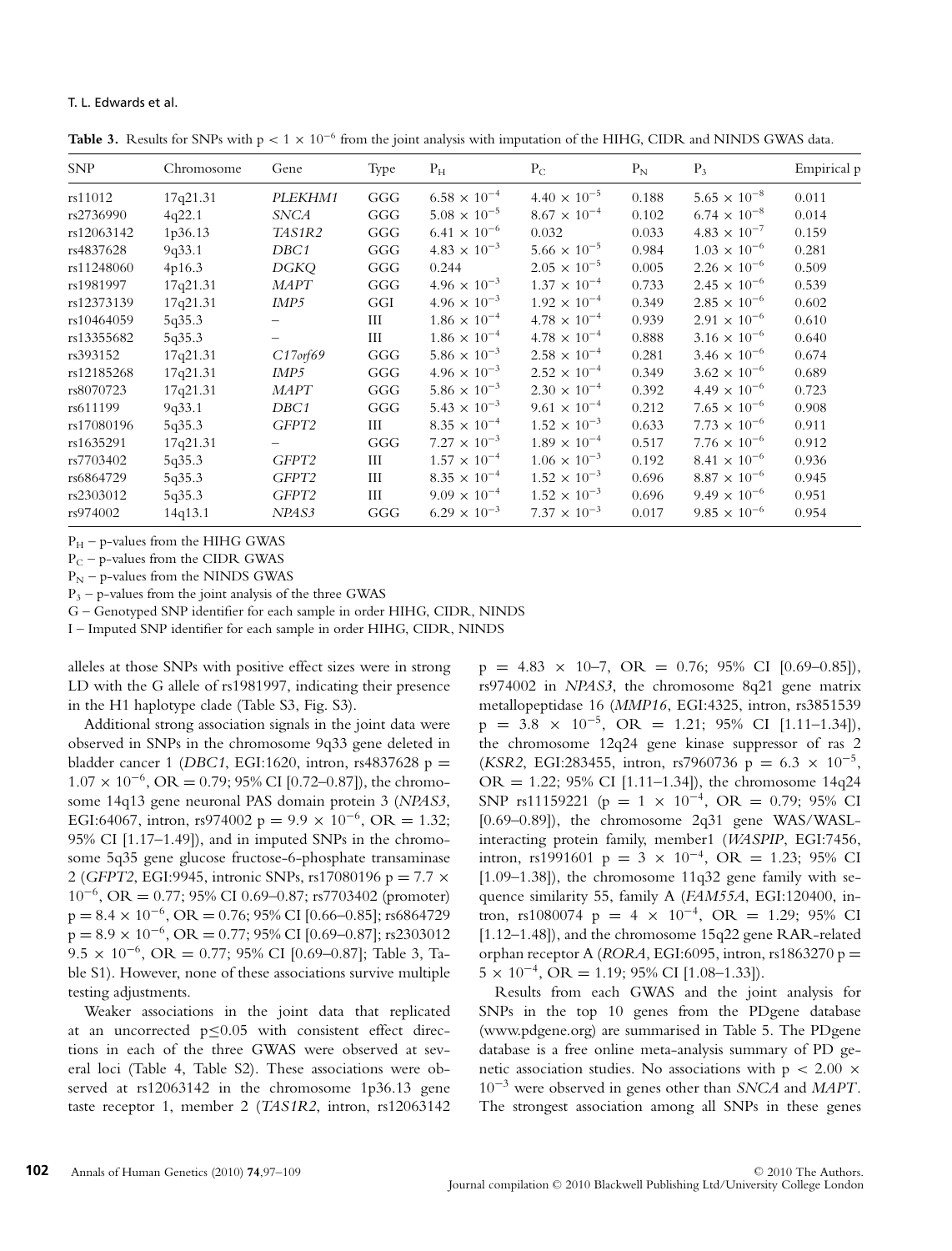| <b>SNP</b> | Chromosome | Gene          | $P_{H}$                        | $P_{C}$               | $P_N$                 | $P_3$                 |
|------------|------------|---------------|--------------------------------|-----------------------|-----------------------|-----------------------|
| rs12063142 | 1p36.13    | TAS1R2        | $6.41 \times 10^{-6}$          | 0.032                 | 0.033                 | $4.83 \times 10^{-7}$ |
| rs974002   | 14q13.1    | NPAS3         | $6.32 \times 10^{-3}$          | $7.39 \times 10^{-3}$ | 0.017                 | $9.85 \times 10^{-6}$ |
| rs3851539  | 8q21.3     | MMP16         | 7.86 $\times$ 10 <sup>-3</sup> | 0.015                 | 0.034                 | $3.81 \times 10^{-5}$ |
| rs7960736  | 12q24.23   | KSR2          | 0.026                          | 0.022                 | $6.94 \times 10^{-3}$ | $6.26 \times 10^{-5}$ |
| rs11159221 | 14q24.3    |               | 0.024                          | 0.045                 | $5.21 \times 10^{-3}$ | $1.32 \times 10^{-4}$ |
| rs1991601  | 2q31.1     | WIPF1         | 0.019                          | 0.043                 | 0.043                 | $3.26 \times 10^{-4}$ |
| rs1080074  | 11q23.2    | <i>FAM55A</i> | 0.038                          | 0.036                 | 0.035                 | $3.77 \times 10^{-4}$ |
| rs1863270  | 15q22.2    | <i>RORA</i>   | 0.047                          | 0.044                 | 0.032                 | $5.33 \times 10^{-4}$ |

Table 4. Association results that replicate in the HIHG, CIDR and NINDS studies at the p < 0.05 level with effects in the same direction. All SNPs were genotyped.

 $P_H$  – p-values from the HIHG GWAS

 $P_C$  – p-values from the CIDR GWAS

 $P_N$  – p-values from the NINDS GWAS

 $P_3$  – p-values from the joint analysis of the three GWAS

**Table 5** Summary of results for the top 10 genes in order from PDgene (June 2009) for each GWAS dataset for the SNP in each gene with the smallest joint analysis p-value.

| Gene        | <b>SNP</b> | $P_{MH}$              | $P_{C}$               | $P_N$ | $P_3$                          | $#SNPs$ in gene | Gene Size (bp) |
|-------------|------------|-----------------------|-----------------------|-------|--------------------------------|-----------------|----------------|
| GBA         | rs9628662  | 0.694                 | 0.165                 | 0.581 | 0.153                          |                 | 10,245         |
| LRRK2       | rs1907632  | 0.423                 | 0.255                 | 0.023 | 0.032                          | 42              | 144,273        |
| SNCA        | rs2736990  | $5.08 \times 10^{-5}$ | $8.67 \times 10^{-4}$ | 0.102 | $6.70 \times 10^{-8}$          | 15              | 112,876        |
| PINK1       | rs2296223  | 0.546                 | 0.031                 | 0.247 | 0.212                          | $\overline{c}$  | 18,056         |
| <b>MAPT</b> | rs1981997  | $4.96 \times 10^{-3}$ | $1.37 \times 10^{-4}$ | 0.733 | $2.50 \times 10^{-6}$          | 15              | 134,002        |
| USP24       | rs12065953 | $8.96 \times 10^{-3}$ | 0.195                 | 0.129 | 7.81 $\times$ 10 <sup>-3</sup> | $\overline{c}$  | 149,006        |
| CYP2D6      | rs769258   | 0.572                 | 0.848                 | 0.033 | 0.574                          |                 | 4,382          |
| <b>MAOB</b> | rs209766   | 0.031                 | 0.172                 | 0.056 | 0.003                          | 31              | 115,864        |
| ELAVL4      | rs17105974 | $3.39 \times 10^{-3}$ | 0.059                 | 0.142 | 0.042                          | 10              | 153,854        |
| APOE        | rs439401   | 0.568                 | 0.411                 | 0.829 | 0.41                           | 2               | 3,611          |

 $P<sub>MH</sub>-p-values$  from the HIHG GWAS

 $P_C$ –p-values from the CIDR GWAS

 $P_N$ –p-values from the NINDS GWAS

P3–p-values from the joint analysis of the three GWAS

was in monoamine oxidase B (*MAOB* intron, rs209766  $p = 0.0026$ , OR = 0.86; 95% CI [0.76–0.96]). Weaker associations were also detected in leucine-rich repeat kinase 2  $(LRRK2, EGI:120892, intron, rs1907632 p = 0.0321, OR =$ 1.15; 95% CI  $[1.01-1.30]$ , *USP24* (intron, rs12065953 p = 0.0078, OR = 1.46; 95% CI [1.10–1.94]), and *ELAVL4* (intron, rs17105974 p = 0.0418, OR = 0.82; 95% CI [0.65– 0.99]).

Results from the meta-analysis of the results from the three GWAS were consistent with those observed in the joint analysis (Data not shown. Pearson's correlation coefficient for p-values from the two analyses = 0.95). The SNPs  $rs11012$  (meta-analysis p-value = 7.33  $\times$  10<sup>-8</sup>) in the chromosome 17q21.31 region and rs2736990 (meta-analysis p-value = 7.88 × 10−8) in *SNCA* were the most strongly associated SNPs in the metaanalysis.

## **Discussion**

This study unambiguously identifies *SNCA* and *MAPT* as risk factors for idiopathic PD. The power to declare association at genome-wide levels of significance in any of these GWAS is low for the effects observed in this study; however, in aggregate these datasets provide conclusive evidence for major risk genes and highlight other genes of interest. Our study illustrates the utility of freely available online data resources and large collaborative studies that are better powered to detect associations with modest effects in GWAS data. It is only with joint analysis of three independent GWAS datasets that SNPs in the *SNCA* and the *MAPT* region reached genomewide significance. The exact mechanisms by which variation in *SNCA* and *MAPT* influence risk for PD are unknown (Devine & Lewis, 2008). Joint analysis with trend tests of allelic association also suggests other candidates that show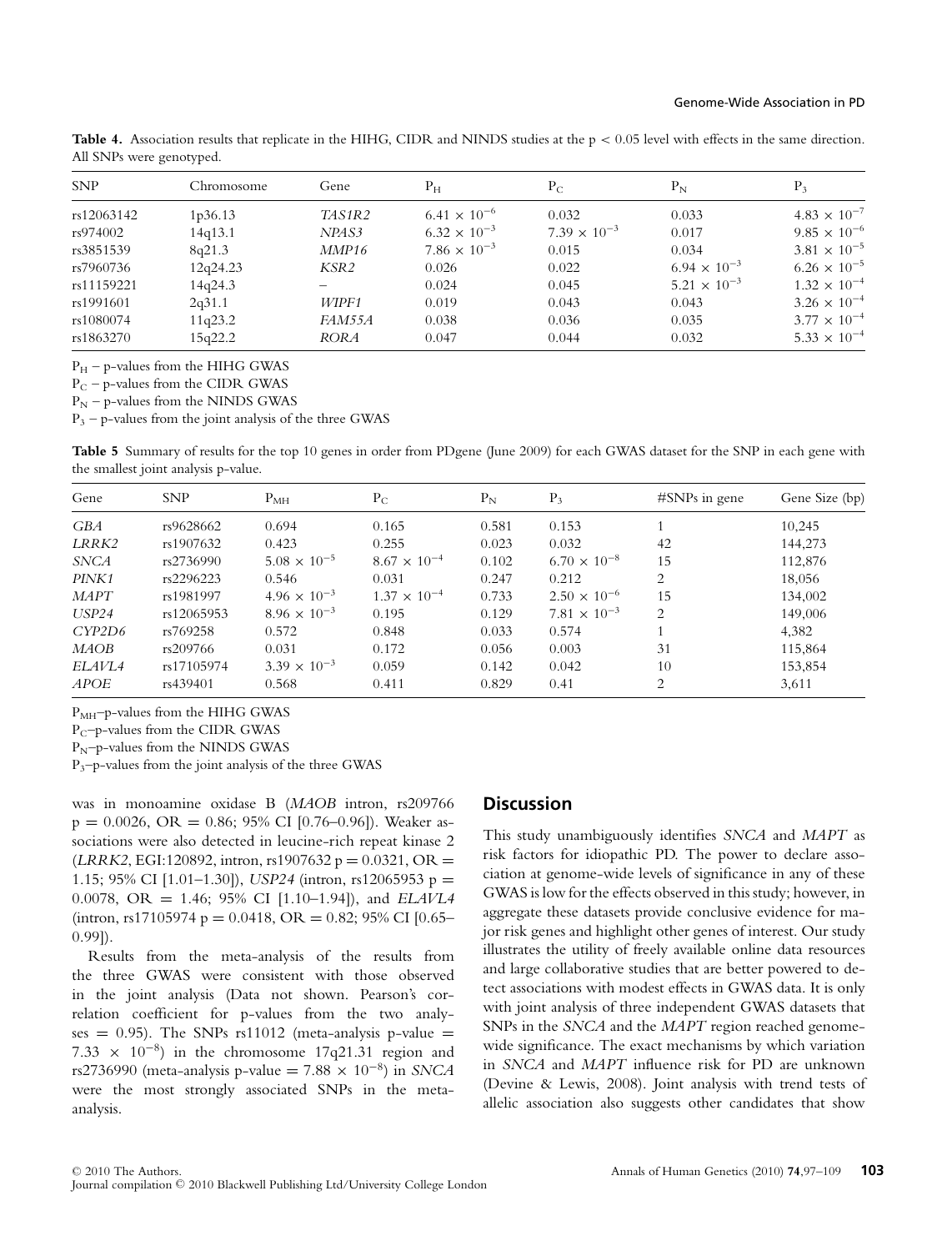#### T. L. Edwards et al.

strong, but not genome-wide evidence of association: *DBC1*, *NPAS3*, and *GFPT2*.

The *SNCA* gene product  $\alpha$ -synuclein (AS) is an abundant brain protein which is localised in axon terminals where it may mediate synaptic processes (Cabin et al., 2002). PD is considered a synucleinopathy in which aggregations of precipitated filamentous AS (which form Lewy bodies) are a common finding in PD brains at autopsy (Lewy, 1912; Tretiakoff, 1919; Okazaki et al., 1961; Kosaka et al., 1976; Spillantini et al., 1997). Mutations in *SNCA* have been shown to cosegregate with PD with an autosomal dominant mode of inheritance (Polymeropoulos et al., 1997; Kruger et al., 1998; Singleton et al., 2003; Chartier-Harlin et al., 2004; Ibanez et al., 2004; Zarranz et al., 2004). Other variation in *SNCA* has been reported to increase the risk of PD (Kruger et al., 1999).

The *MAPT* protein (tau) is critical for the assembly and stabilisation of the microtubule network, which is essential for axonal transport in neurons (Garcia & Cleveland, 2001). Neurological disorders where aggregations of tau are observed in brain tissue are known as tauopathies. The most common tauopathy is AD, where hyperphosphorylated tau accumulates in intraneuronal neurofibrillary tangles (NFTs) (Goedert et al., 1989). Additionally, progressive supranuclear palsy (PSP) and corticobasal degeneration (CBD) are neurodegenerative diseases characterised by tau deposition in neurons and glia (Litvan et al., 1996; Dickson et al., 2002) and parkinsonism. A further set of disorders referred to as frontotemporal dementia and parkinsonism linked to chromosome 17 (FTDP-17) is also characterised by the abnormal deposition of tau (Ingram & Spillantini, 2002). Haplotypes in the chromosome 17q21.31 region have been associated with progressive supranuclear palsy (PSP), corticobasal degeneration (CBD) (Pittman et al., 2005), and PD (Golbe et al., 2001; Maraganore et al., 2001; Martin et al., 2001; Farrer et al., 2002; Healy et al., 2004; Skipper et al., 2004; Zabetian et al., 2007; Refenes et al., 2009). In the current study we report haplotypic associations of alleles on the H1 haplotype clade which is consistent with previous investigations of PD, PSP, and CBD. The H1 clade has also been shown to have higher expression levels of tau than H2 (Kwok et al., 2004), which may provide some insight into PD pathology as previous studies have shown that tau mediates and promotes the polymerisation of AS (Giasson et al., 2003).

The gene Diacylglycerol kinase, theta (*DGKQ*) was previously observed to be associated with PD in the Pankratz et al. study (Pankratz et al., 2008). This gene is thought to be active in the phosphatidylinositol signaling pathway and is expressed in the brain.

Interestingly, associations between SNPs in *NPAS3* and smoking cessation have been observed in two of three GWAS datasets investigating genetic differences between the ability of individuals to quit smoking (Uhl et al., 2008). Given the known relationship between smoking and PD (Dorn, 1959; Allam et al., 2004), this gene may merit further investigation in PD studies. We saw no evidence of confounding by or interaction with history of smoking at *NPAS3* SNPs (data not shown).

The HIHG data and the CIDR data were analysed for interactions with and confounding by history of smoking. Although no SNPs were significant after correction for multiple tests (data not shown), these and other exposures may explain or modify genetic susceptibilities to PD. Previous research in PD families has observed interactions with smoking and the genes nitric oxide synthase 2A (*NOS2A*) (Hancock et al., 2006), glutathione S-transferase omega 1 (*GSTO1*) (Wahner et al., 2007) and *SNCA* (McCulloch et al., 2008). This study only included two *NOS2A* SNPs, neither of which were included in the previous study, and which do not provide sufficient coverage of the gene to evaluate the previous findings of interaction. Similarly, the report of interaction with smoking with the Rep1 variant in *SNCA* was not replicable with the SNPs in this study. The interaction with history of smoking and *GSTO1* at rs4925 was not replicated.

*DBC1* is a gene that has been observed to be deleted in some bladder cancer cell lines (Habuchi et al., 1998). The *DBC1* gene product is detectable in several tissues, including brain, spinal cord, cortex and cerebellum (http://www.genecards.org/). The *DBC1* protein inhibits cell proliferation by negative regulation of the G1/S transition (Nishiyama et al., 2001). Additionally, this protein mediates non-apoptotic cell death (Wright et al., 2004), and is a regulator of components of the plasminogen pathway (Louhelainen et al., 2006). The relationship between PD and *DBC1* is not obvious based on the known biology of this gene; however, the cell-death phenotypes for this gene in sensitive brain regions might play a role in PD pathophysiology.

It should also be noted that the *GFPT2* results were obtained by imputation in the three GWAS samples used here. These genotypes are likely to be assigned with higher error rates than assayed SNPs. *GFPT2* is the rate-limiting enzyme for the entry of glucose into the hexosamine biosynthesis pathway and is thus a biologically important gene (Oki et al., 1999). Energy production in the central nervous system is a mixture of glycolysis and electron transport in the mitochondrion. As mitochondria are clearly affected in PD (Beal, 2007; Schapira, 2008), enzymes such as *GFPT2* may become increasingly important in energy production and thereby cell survival. Additionally, variants in this gene have been associated with type II diabetes mellitus (T2DM) and diabetic nephropathy in Caucasian and African American samples (Zhang et al., 2004); T2DM has been suggested as a risk factor for PD (Hu et al., 2007; Driver et al., 2008).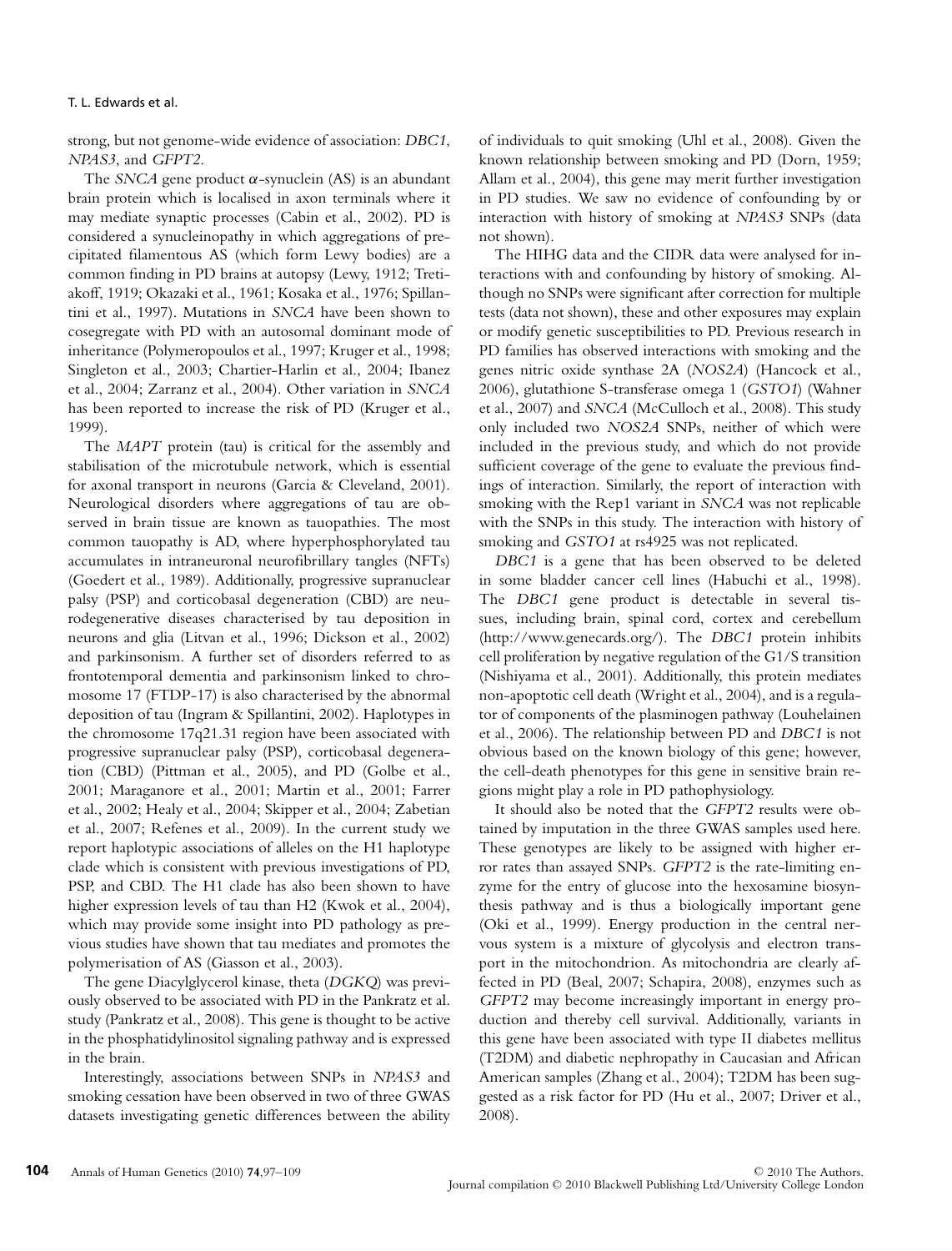Despite the intriguing results of our study, there are some limitations. The error rate of imputed genotypes is likely to be higher than that of assayed genotypes, although this effect should be mild for imputed genotypes with high posterior probabilities (Marchini et al., 2007). It is possible that PD is composed of several sub-phenotypes, each with a distinct genetic etiology. This analysis would have optimal power to detect only associations that underlie the common features of the trait definitions for all three GWAS. The power of the joint analysis is also not optimal for the magnitude of effects seen in this study ( $>80\%$  power for the combined sample at  $\alpha = 1 \times$ 10<sup>-7</sup> and MAF 0.25 for odds ratios <0.59 or >1.59; >80% power for the HIHG sample at  $\alpha = 1 \times 10^{-7}$  and MAF 0.25 for odds ratios  $\langle 0.39 \text{ or } 2.14 \rangle$ ; however, with the addition of larger PD studies more genes might be conclusively associated. These results support the meta-analysis of Pankratz et al. of the CIDR GWAS results and the NINDS GWAS results to the extent that the *MAPT* region is prominently represented in the top associations (Pankratz et al., 2009); however, the overall similarity among top hits is sparse. A final limitation is the lack of detailed covariate data across datasets for exposures such as smoking, pesticide exposure and coffee drinking for model adjustment and gene x environment interaction analysis. This is an important point, as the value of these datasets would increase greatly with the inclusion of well-documented environmental and sub-phenotype data, such as diabetes status, depression and dementia. Future studies of PD should include important environmental factors in the data collection protocol.

In conclusion, *SNCA* and *MAPT* are significantly associated at a genome-wide level with idiopathic PD. Several other biologically plausible genes are associated with PD but do not meet the genome-wide significance threshold. PD is a complex phenotype with substantial variation in age of onset and clinical course. It is possible that more genes are associated with subsets of PD cases or are associated with more modest effects than those detected here. These results suggest that observing additional PD-gene associations will require the pooling of datasets to achieve very large samples of thousands of cases and controls from which to obtain statistically significant p-values for loci of more modest effects after correction for multiple tests. Collaborative projects with coordinated ascertainment are necessary to advance PD genetic epidemiology.

## **Conflict of Interest**

None.

## **Acknowledgements**

We are grateful to the patients and control subjects who participated in this study. We thank the members of the PD Genetics Collaboration: Martha A. Nance, Ray L. Watts, Jean P. Hubble, William C. Koller, Kelly Lyons, Rajesh Pahwa, Matthew B. Stern, Amy Colcher, Bradley C. Hiner, Joseph Jankovic, William G Ondo, Fred H. Allen, Jr., Christopher G. Goetz, Gary W. Small, Donna Masterman, Frank Mastaglia, and Jonathan L. Haines who contributed subjects to this study. Some of the samples used in this study were collected while the Udall PDRCE was at Duke University. This work was supported by National Institutes of Health grant NS39764. We also thank the investigators from the Pankratz et al. (2009) (accession number: phs000126.v1.p1), and the Fung et al. (2006a) (accession number: phs000089.v1.p1) studies for making their data available on dbGAP.

### **References**

- Abecasis, G. & Willer, C. (2007) METAL, Meta Analysis Helper. Ref Type: Unpublished Work.
- Allam, M. F., Campbell, M. J., Hofman, A., Del Castillo, A. S. & Fernandez-Crehuet, N. R. (2004) Smoking and Parkinson's disease: systematic review of prospective studies. *Mov Disord* **19**(6), 614–621.
- Armitage, P. (1955) Tests for Linear Trends in Proportions and Frequencies. *Biometrics* **11**, 375–386.
- Autere, J., Moilanen, J. S., Finnila, S., Soininen, H., Mannermaa, A., Hartikainen, P., Hallikainen, M. & Majamaa, K. (2004) Mitochondrial DNA polymorphisms as risk factors for Parkinson's disease and Parkinson's disease dementia. *Hum Genet* **115**, 29–35.
- Beal, M. F. (2007) Mitochondria and neurodegeneration. *Novartis Found Symp* **287**, 183–192.
- Beecham, G. W., Martin, E. R., Li, Y. J., Slifer, M. A., Gilbert, J. R., Haines, J. L. & Pericak-Vance, M. A. (2009) Genomewide association study implicates a chromosome 12 risk locus for late-onset Alzheimer disease. *Am J Hum Genet* **84**, 35–43.
- Bonifati, V., Rizzu, P., van Baren, M. J., Schaap, O., Breedveld, G. J., Krieger, E., Dekker, M. C., Squitieri, F., Ibanez, P., Joosse, M., van Dongen, J. W., Vanacore, N., van Swieten, J. C., Brice, A., Meco, G., van Duijn, C. M., Oostra, B. A. & Heutink, P. (2003) Mutations in the DJ-1 gene associated with autosomal recessive early-onset parkinsonism. *Science* **299**, 256–259.
- Cabin, D. E., Shimazu, K., Murphy, D., Cole, N. B., Gottschalk, W., McIlwain, K. L., Orrison, B., Chen, A., Ellis, C. E., Paylor, R., Lu, B. & Nussbaum, R. L. (2002) Synaptic vesicle depletion correlates with attenuated synaptic responses to prolonged repetitive stimulation in mice lacking alpha-synuclein. *J Neurosci* **22**, 8797–8807.
- Chartier-Harlin, M. C., Kachergus, J., Roumier, C., Mouroux, V., Douay, X., Lincoln, S., Levecque, C., Larvor, L., Andrieux, J., Hulihan, M., Waucquier, N., Defebvre, L., Amouyel, P., Farrer, M. & Destee, A. (2004) Alpha-synuclein locus duplication as a cause of familial Parkinson's disease. *Lancet* **364**, 1167–1169.
- DeStefano, A. L., Latourelle, J., Lew, M. F., Suchowersky, O., Klein, C., Golbe, L. I., Mark, M. H., Growdon, J. H., Wooten, G. F., Watts, R., Guttman, M., Racette, B. A., Perlmutter, J. S., Marlor, L., Shill, H. A., Singer, C., Goldwurm, S., Pezzoli, G., Saint-Hilaire, M. H., Hendricks, A. E., Gower, A., Williamson, S., Nagle, M. W., Wilk, J. B., Massood, T., Huskey, K. W., Baker, K. B., Itin, I., Litvan, I., Nicholson, G., Corbett, A., Nance, M., Drasby, E., Isaacson, S., Burn, D. J., Chinnery, P. F., Pramstaller, P. P., Al-Hinti, J., Moller, A. T., Ostergaard, K., Sherman, S. J.,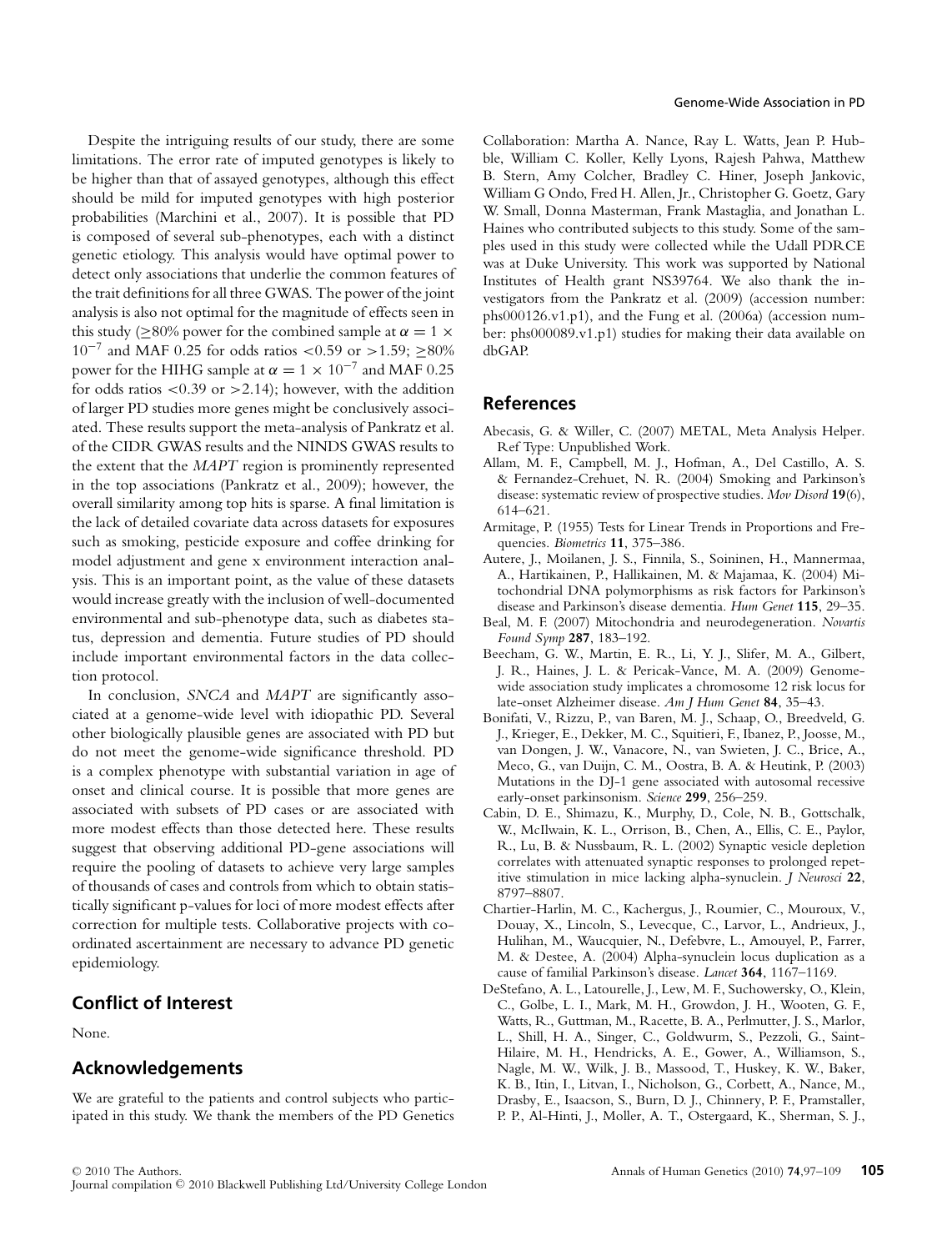#### T. L. Edwards et al.

Roxburgh, R., Snow, B., Slevin, J. T., Cambi, F., Gusella, J. F. & Myers, R. H. (2008) Replication of association between ELAVL4 and Parkinson disease: the GenePD study. *Hum Genet* **124**,95–99.

- Devine, M. J. & Lewis, P. A. (2008) Emerging pathways in genetic Parkinson's disease: tangles, Lewy bodies and LRRK2. *FEBS J* **275**, 5748–5757.
- Dickson, D. W., Bergeron, C., Chin, S. S., Duyckaerts, C., Horoupian, D., Ikeda, K., Jellinger, K., Lantos, P. L., Lippa, C. F., Mirra, S. S., Tabaton, M., Vonsattel, J. P., Wakabayashi, K. & Litvan, I. (2002) Office of Rare Diseases neuropathologic criteria for corticobasal degeneration. *J Neuropathol Exp Neurol* **61**, 935–946.
- Dorn, H. F. (1959) Tobacco consumption and mortality from cancer and other diseases. *Public Health Rep* **74** 581–593.
- Driver, J. A., Smith, A., Buring, J. E., Gaziano, J. M., Kurth, T. & Logroscino, G. (2008) Prospective cohort study of type 2 diabetes and the risk of Parkinson's disease. *Diabetes Care* **31**, 2003–2005.
- Falush, D., Stephens, M. & Pritchard, J. K. (2003) Inference of population structure using multilocus genotype data: linked loci and correlated allele frequencies. *Genetics* **164**, 1567–1587.
- Farrer, M., Maraganore, D. M., Lockhart, P., Singleton, A., Lesnick, T. G., de Andrade, M., West, A., de Silva, R., Hardy, J. & Hernandez, D. (2001) alpha-Synuclein gene haplotypes are associated with Parkinson's disease. *Hum Mol Genet* **10**, 1847–1851.
- Farrer, M., Skipper, L., Berg, M., Bisceglio, G., Hanson, M., Hardy, J., Adam, A., Gwinn-Hardy, K. & Aasly, J. (2002) The tau H1 haplotype is associated with Parkinson's disease in the Norwegian population. *Neurosci Lett* **322**, 83–86.
- Fidani, L., Kalinderi, K., Bostantjopoulou, S., Clarimon, J., Goulas, A., Katsarou, Z., Hardy, J. & Kotsis, A. (2006) Association of the Tau haplotype with Parkinson's disease in the Greek population. *Mov Disord* **21**, 1036–1039.
- Folstein, M. F., Folstein, S. E. & Mchugh, P. R. (1975) Mini-Mental State–Practical Method for Grading Cognitive State of Patients for Clinician. *Journal of Psychiatric Research* **12**, 189–198.
- Fung, H. C., Scholz, S., Matarin, M., Simon-Sanchez, J., Hernandez, D., Britton, A., Gibbs, J. R., Langefeld, C., Stiegert, M. L., Schymick, J., Okun, M. S., Mandel, R. J., Fernandez, H. H., Foote, K. D., Rodriguez, R. L., Peckham, E., de Vrieze, F. W., Gwinn-Hardy, K., Hardy, J. A. & Singleton, A. (2006a) Genomewide genotyping in Parkinson's disease and neurologically normal controls: first stage analysis and public release of data. *Lancet Neurol* **5**, 911–916.
- Fung, H. C., Xiromerisiou, G., Gibbs, J. R., Wu, Y. R., Eerola, J., Gourbali, V., Hellstrom, O., Chen, C. M., Duckworth, J., Papadimitriou, A., Tienari, P. J., Hadjigeorgiou, G. M., Hardy, J. & Singleton, A. B. (2006b) Association of tau haplotype-tagging polymorphisms with Parkinson's disease in diverse ethnic Parkinson's disease cohorts. *Neurodegener Dis* **3**, 327–333.
- Garcia, M. L. & Cleveland, D. W. (2001) Going new places using an old MAP: tau, microtubules and human neurodegenerative disease. *Curr Opin Cell Biol* **13**, 41–48.
- Gaweda-Walerych, K., Maruszak, A., Safranow, K., Bialecka, M., Klodowska-Duda, G., Czyzewski, K., Slawek, J., Rudzinska, M., Styczynska, M., Opala, G., Drozdzik, M., Canter, J. A., Barcikowska, M. & Zekanowski, C. (2008) Mitochondrial DNA haplogroups and subhaplogroups are associated with Parkinson's disease risk in a Polish PD cohort. *J Neural Transm* **115**, 1521– 1526.
- Ghezzi, D., Marelli, C., Achilli, A., Goldwurm, S., Pezzoli, G., Barone, P., Pellecchia, M. T., Stanzione, P., Brusa, L., Bentivoglio, A. R., Bonuccelli, U., Petrozzi, L., Abbruzzese, G., Marchese, R., Cortelli, P., Grimaldi, D., Martinelli, P., Ferrarese, C., Garavaglia,

B., Sangiorgi, S., Carelli, V., Torroni, A., Albanese, A. & Zeviani, M. (2005) Mitochondrial DNA haplogroup K is associated with a lower risk of Parkinson's disease in Italians. *Eur J Hum Genet* **13**, 748–752.

- Giasson, B. I., Forman, M. S., Higuchi, M., Golbe, L. I., Graves, C. L., Kotzbauer, P. T., Trojanowski, J. Q. & Lee, V. M. (2003) Initiation and synergistic fibrillization of tau and alpha-synuclein. *Science* **300**, 636–640.
- Goedert, M., Spillantini, M. G., Potier, M. C., Ulrich, J. & Crowther, R. A. (1989) Cloning and sequencing of the cDNA encoding an isoform of microtubule-associated protein tau containing four tandem repeats: differential expression of tau protein mRNAs in human brain. *EMBO J* **8**, 393–399.
- Golbe, L. I., Lazzarini, A. M., Spychala, J. R., Johnson, W. G., Stenroos, E. S., Mark, M. H. & Sage, J. I. (2001) The tau A0 allele in Parkinson's disease. *Mov Disord* **16**, 442–447.
- Goris, A., Williams-Gray, C. H., Clark, G. R., Foltynie, T., Lewis, S. J., Brown, J., Ban, M., Spillantini, M. G., Compston, A., Burn, D. J., Chinnery, P. F., Barker, R. A. & Sawcer, S. J. (2007) Tau and alpha-synuclein in susceptibility to, and dementia in, Parkinson's disease. *Ann.Neurol.* **62**, 145–153.
- Gunderson, K. L., Steemers, F. J., Lee, G., Mendoza, L. G. & Chee, M. S. (2005) A genome-wide scalable SNP genotyping assay using microarray technology. *Nat Genet* **37**, 549–554.
- Habuchi, T., Luscombe, M., Elder, P. A. & Knowles, M. A. (1998) Structure and methylation-based silencing of a gene (DBCCR1) within a candidate bladder cancer tumor suppressor region at 9q32-q33. *Genomics* **48**, 277–288.
- Hancock, D. B., Martin, E. R., Fujiwara, K., Stacy, M. A., Scott, B. L., Stajich, J. M., Jewett, R., Li, Y. J., Hauser, M. A., Vance, J. M. & Scott, W. K. (2006) NOS2A and the modulating effect of cigarette smoking in Parkinson's disease. *Ann Neurol* **60**, 366–373.
- Haugarvoll, K., Toft, M., Ross, O. A., Stone, J. T., Heckman, M. G., White, L. R., Lynch, T., Gibson, J. M., Wszolek, Z. K., Uitti, R. J., Aasly, J. O. & Farrer, M. J. (2007) ELAVL4, PARK10, and the Celts. *Mov Disord* **22**, 585–587.
- Haugarvoll, K., Toft, M., Skipper, L., Heckman, M. G., Crook, J. E., Soto, A., Ross, O. A., Hulihan, M. M., Kachergus, J. M., Sando, S. B., White, L. R., Lynch, T., Gibson, J. M., Uitti, R. J., Wszolek, Z. K., Aasly, J. O. & Farrer M. J. (2009) Fine-mapping and candidate gene investigation within the PARK10 locus. *Eur J Hum Genet* **17**, 336–343.
- Healy, D. G., Abou-Sleiman, P. M., Lees, A. J., Casas, J. P., Quinn, N., Bhatia, K., Hingorani, A. D. & Wood, N. W. (2004) Tau gene and Parkinson's disease: a case-control study and meta-analysis. *J Neurol Neurosurg Psychiatry* **75**. 962–965.
- Hu, G., Jousilahti, P., Bidel, S., Antikainen, R. & Tuomilehto, J. (2007) Type 2 diabetes and the risk of Parkinson's disease. *Diabetes Care* **30**, 842–847.
- Huerta, C., Castro, M. G., Coto, E., Blazquez, M., Ribacoba, R., Guisasola, L. M., Salvador, C., Martinez, C., Lahoz, C. H. & Alvarez, V. (2005) Mitochondrial DNA polymorphisms and risk of Parkinson's disease in Spanish population. *J Neurol Sci* **236**, 49–54.
- Ibanez, P., Bonnet, A. M., Debarges, B., Lohmann, E., Tison, F., Pollak, P., Agid, Y., Durr, A. & Brice, A. (2004) Causal relation between alpha-synuclein gene duplication and familial Parkinson's disease. *Lancet* **364**, 1169–1171.
- Ingram, E. M. & Spillantini, M. G. (2002) Tau gene mutations: dissecting the pathogenesis of FTDP-17. *Trends Mol Med* **8**, 555– 562.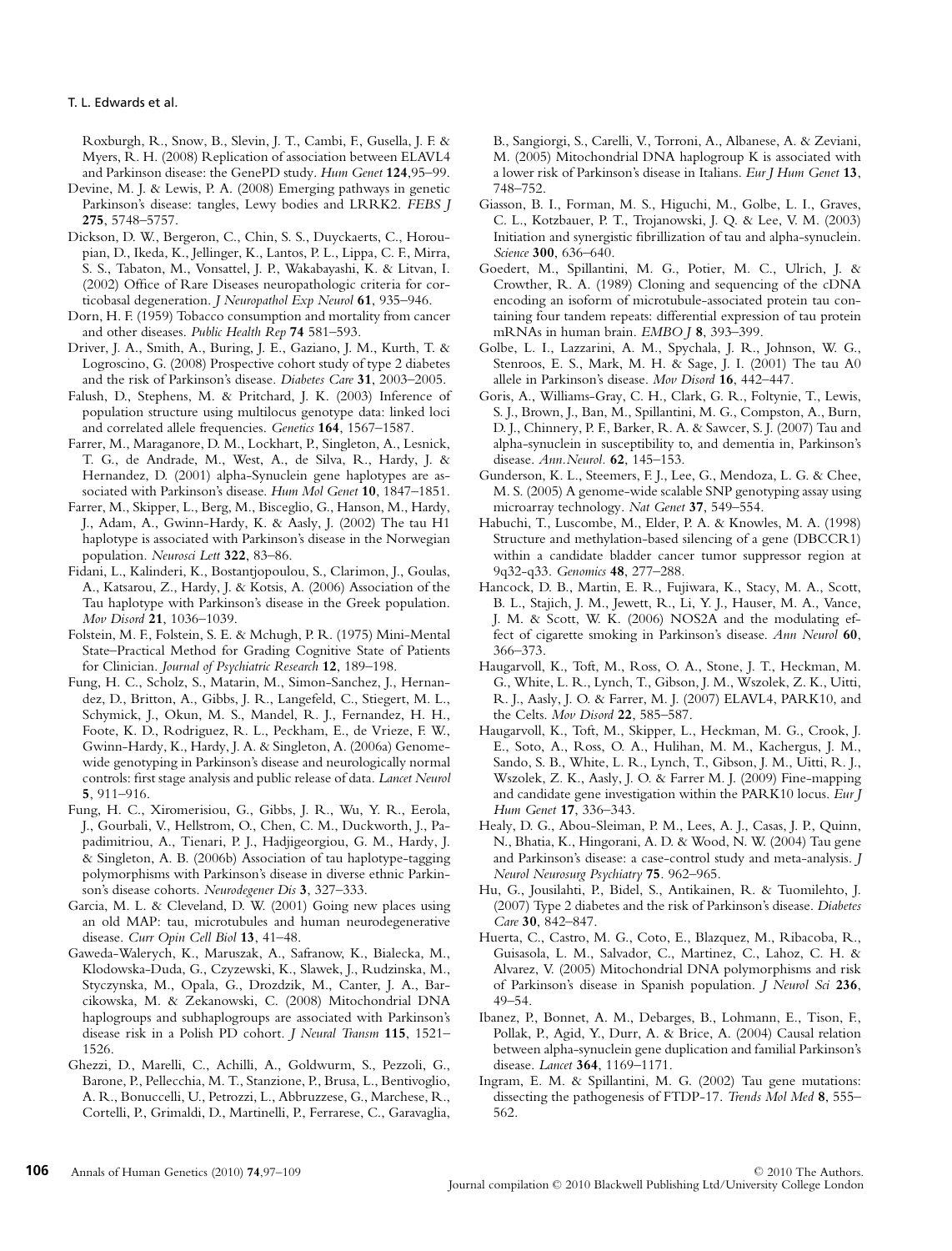- Katzman, R., Brown, T., Fuld, P., Peck, A., Schechter, R. & Schimmel, H. (1983) Validation of A Short Orientation-Memory-Concentration Test of Cognitive Impairment. *American Journal of Psychiatry* **140**, 734–739.
- Kitada, T., Asakawa, S., Hattori, N., Matsumine, H., Yamamura, Y., Minoshima, S., Yokochi, M., Mizuno, Y. & Shimizu, N. (1998) Mutations in the parkin gene cause autosomal recessive juvenile parkinsonism. *Nature* **392**, 605–608.
- Kosaka, K., Oyanagi, S., Matsushita, M. & Hori A. (1976) Presenile dementia with Alzheimer-, Pick- and Lewy-body changes. *Acta Neuropathol* **36**, 221–233.
- Kosel, S., Grasbon-Frodl, E. M., Mautsch, U., Egensperger, R., von Eitzen, U., Frishman, D., Hofmann, S., Gerbitz, K. D., Mehraein, P. & Graeber, M. B. (1998) Novel mutations of mitochondrial complex I in pathologically proven Parkinson disease. *Neurogenetics* **1**, 197–204.
- Kruger, R., Kuhn, W., Muller, T., Woitalla, D., Graeber, M., Kosel, S., Przuntek, H., Epplen, J. T., Schols, L. & Riess, O. (1998) Ala30Pro mutation in the gene encoding alpha-synuclein in Parkinson's disease. *Nat Genet* **18**, 106–108.
- Kruger, R., Vieira-Saecker, A. M., Kuhn, W., Berg, D., Muller, T., Kuhnl, N., Fuchs, G. A., Storch, A., Hungs, M., Woitalla, D., Przuntek, H., Epplen, J. T., Schols, L. & Riess, O. (1999) Increased susceptibility to sporadic Parkinson's disease by a certain combined alpha-synuclein/apolipoprotein E genotype. *Ann Neurol* **45**, 611– 617.
- Kuopio, A. M., Marttila, R. J., Helenius, H. & Rinne, U. K. (1999) Changing epidemiology of Parkinson's disease in southwestern Finland. *Neurology* **52**, 302–308.
- Kurth, J. H., Kurth, M. C., Poduslo, S. E. & Schwankhaus, J. D. (1993) Association of a monoamine oxidase B allele with Parkinson's disease. *Ann Neurol* **33**, 368–372.
- Kwok, J. B., Teber, E. T., Loy, C., Hallupp, M., Nicholson, G., Mellick, G. D., Buchanan, D. D., Silburn, P. A. & Schofield, P. R. (2004) Tau haplotypes regulate transcription and are associated with Parkinson's disease. *Ann Neurol* **55**, 329–334.
- Lesage, S. & Brice, A. (2009) Parkinson's disease: from monogenic forms to genetic susceptibility factors. *Hum Mol Genet* **18**(R1):R48-R59.
- Levecque, C., Elbaz, A., Clavel, J., Vidal, J. S., Amouyel, P., Alperovitch, A., Tzourio, C. & Chartier-Harlin, M. C. (2004) Association of polymorphisms in the Tau and Saitohin genes with Parkinson's disease. *J Neurol Neurosurg Psychiatry* **75**, 478– 480.
- Lewy, F. H. (1912) Handbuch der Neurologie Band III. Berlin: Springer.
- Li, Y., Schrodi, S., Rowland, C., Tacey, K., Catanese, J. & Grupe, A. (2006) Genetic evidence for ubiquitin-specific proteases USP24 and USP40 as candidate genes for late-onset Parkinson disease. *Hum Mutat* **27**, 1017–1023.
- Litvan, I., Hauw, J. J., Bartko, J. J., Lantos, P. L., Daniel, S. E., Horoupian, D. S., McKee, A., Dickson, D., Bancher, C., Tabaton, M., Jellinger, K. & Anderson, D. W. (1996) Validity and reliability of the preliminary NINDS neuropathologic criteria for progressive supranuclear palsy and related disorders. *J Neuropathol Exp Neurol* **55**, 97–105.
- Louhelainen, J. P., Hurst, C. D., Pitt, E., Nishiyama, H., Pickett, H. A. & Knowles, M. A. (2006) DBC1 re-expression alters the expression of multiple components of the plasminogen pathway. *Oncogene* **25**, 2409–2419.
- Mamah, C. E., Lesnick, T. G., Lincoln, S. J., Strain, K. J., de Andrade, M., Bower, J. H., Ahlskog, J. E., Rocca, W. A., Farrer, M. J. &

Maraganore, D. M. (2005) Interaction of alpha-synuclein and tau genotypes in Parkinson's disease. *Ann Neurol* **57**, 439–443.

- Maraganore, D. M., de Andrade, M., Elbaz, A., Farrer, M. J., Ioannidis, J. P., Kruger, R., Rocca, W. A., Schneider, N. K., Lesnick, T. G., Lincoln, S. J., Hulihan, M. M., Aasly, J. O., Ashizawa, T., Chartier-Harlin, M. C., Checkoway, H., Ferrarese, C., Hadjigeorgiou, G., Hattori, N., Kawakami, H., Lambert, J. C., Lynch, T., Mellick, G. D., Papapetropoulos, S., Parsian, A., Quattrone, A., Riess, O., Tan, E. K. & Van Broeckhoven, C. (2006) Collaborative analysis of alpha-synuclein gene promoter variability and Parkinson disease. *JAMA* **296**, 661–670.
- Maraganore, D. M., de Andrade, M., Lesnick, T. G., Strain, K. J., Farrer, M. J., Rocca, W. A., Pant, P. V., Frazer, K. A., Cox, D. R. & Ballinger, D. G. (2005) High-resolution whole-genome association study of Parkinson disease. *Am J Hum Genet* **77**, 685– 693.
- Maraganore, D. M., Hernandez, D. G., Singleton, A. B., Farrer, M. J., McDonnell, S. K., Hutton, M. L., Hardy, J. A. & Rocca, W. A. (2001) Case-Control study of the extended tau gene haplotype in Parkinson's disease. *Ann Neurol* **50**, 658–661.
- Marchini, J., Howie, B., Myers, S., McVean, G. & Donnelly, P. (2007) A new multipoint method for genome-wide association studies by imputation of genotypes. *Nat Genet* **39**, 906–913.
- Martin, E. R., Scott, W. K., Nance, M. A., Watts, R. L., Hubble, J. P., Koller, W. C., Lyons, K., Pahwa, R., Stern, M. B., Colcher, A., Hiner, B. C., Jankovic, J., Ondo, W. G., Allen, F. H. Jr., Goetz, C. G., Small, G. W., Masterman, D., Mastaglia, F., Laing, N. G., Stajich, J. M., Ribble, R. C., Booze, M. W., Rogala, A., Hauser, M. A., Zhang, F., Gibson, R. A., Middleton, L. T., Roses, A. D., Haines, J. L., Scott, B. L., Pericak-Vance, M. A. & Vance J. M. (2001) Association of single-nucleotide polymorphisms of the tau gene with late-onset Parkinson disease. *JAMA* **286**, 2245–2250.
- McCulloch, C. C., Kay, D. M., Factor, S. A., Samii, A., Nutt, J. G., Higgins, D. S., Griffith, A., Roberts, J. W., Leis, B. C., Montimurro, J. S., Zabetian, C. P. & Payami, H. (2008) Exploring gene-environment interactions in Parkinson's disease. *Hum Genet* **123**, 257–265.
- Mueller, J. C., Fuchs, J., Hofer, A., Zimprich, A., Lichtner, P., Illig, T., Berg, D., Wullner, U., Meitinger, T. & Gasser, T. (2005) Multiple regions of alpha-synuclein are associated with Parkinson's disease. *Ann Neurol* **57**, 535–541.
- Myhre, R., Toft, M., Kachergus, J, Hulihan, M. M., Aasly, J. O., Klungland, H. & Farrer, M. J. (2008) Multiple alpha-synuclein gene polymorphisms are associated with Parkinson's disease in a Norwegian population. *Acta Neurol Scand* **118**, 320–327.
- Nishiyama, H., Gill, J. H., Pitt, E., Kennedy, W. & Knowles, M. A. (2001) Negative regulation of G(1)/S transition by the candidate bladder tumour suppressor gene DBCCR1. *Oncogene* **20**, 2956– 2964.
- Noureddine, M. A., Qin, X. J., Oliveira, S. A., Skelly, T. J., Van Der Walt, J., Hauser, M. A., Pericak-Vance, M. A., Vance, J. M. & Li, Y. J. (2005) Association between the neuron-specific RNAbinding protein ELAVL4 and Parkinson disease. *Hum Genet* **117**, 27–33.
- Okazaki, H., Lipkin, L. E. & Aronson, S. M. (1961) Diffuse intracytoplasmic ganglionic inclusions (Lewy type) associated with progressive dementia and quadriparesis in flexion. *J Neuropathol Exp Neurol* **20**, 237–244.
- Oki, T., Yamazaki, K., Kuromitsu, J., Okada, M. & Tanaka, I. (1999) cDNA cloning and mapping of a novel subtype of glutamine:fructose-6-phosphate amidotransferase (GFAT2) in human and mouse. *Genomics* **57**, 227–234.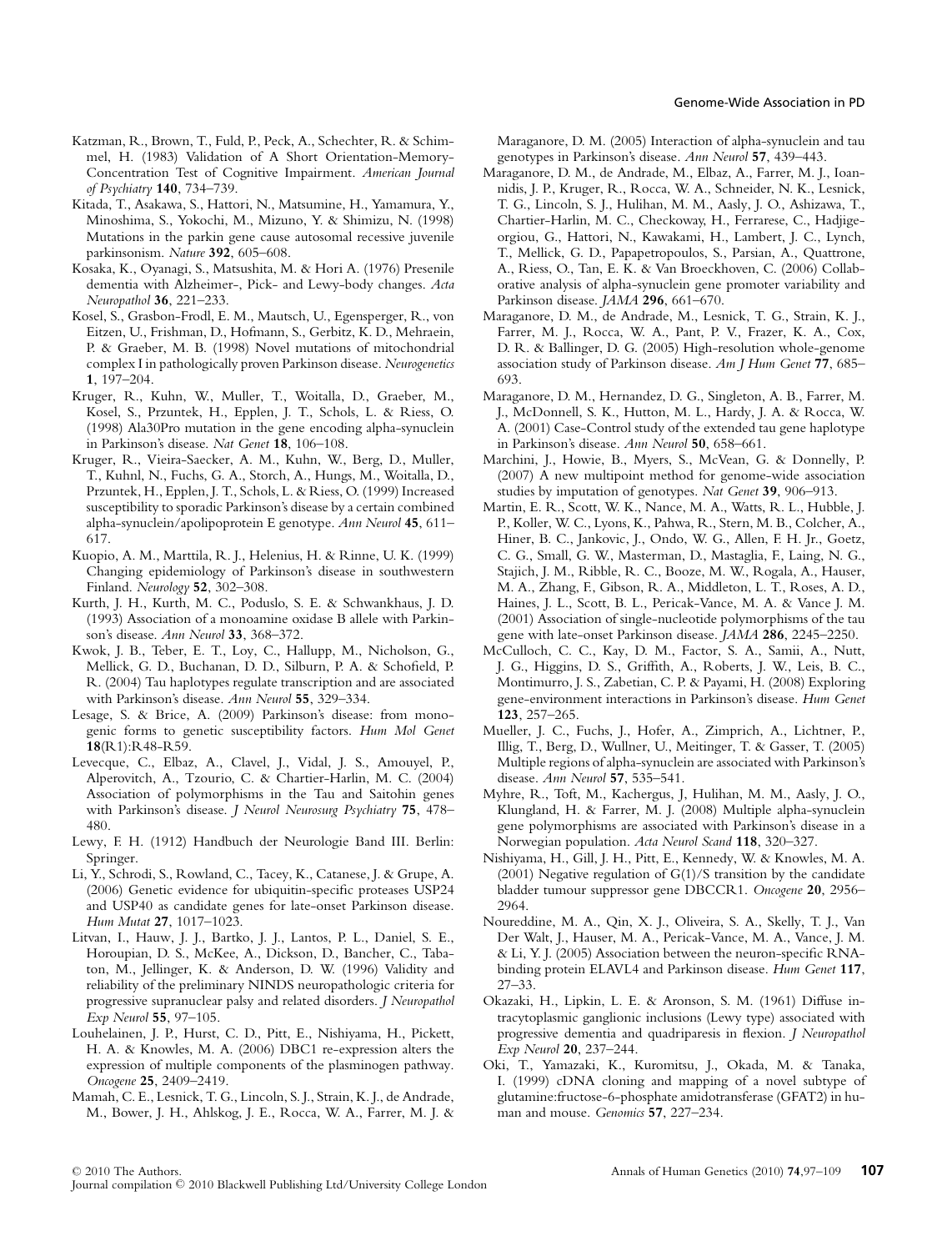- Oliveira, S. A., Li, Y. J., Noureddine, M. A., Zuchner, S., Qin, X., Pericak-Vance, M. A. & Vance, J. M. (2005) Identification of risk and age-at-onset genes on chromosome 1p in Parkinson disease. *Am J Hum Genet* **77**, 252–264.
- Paisan-Ruiz, C., Jain, S., Evans, E. W., Gilks, W. P., Simon, J., Van Der Brug, M., Lopez de Munain, A., Aparicio, S., Gil A. M., Khan, N., Johnson, J., Martinez, J. R., Nicholl, D., Carrera, I. M., Pena, A. S., de Silva, R., Lees, A., Marti-Masso, J. F., Perez-Tur, J., Wood, N. W. & Singleton, A. B. (2004) Cloning of the gene containing mutations that cause PARK8-linked Parkinson's disease. *Neuron* **44**, 595–600.
- Pankratz, N., Wilk, J. B., Latourelle, J. C., DeStefano, A. L., Halter, C., Pugh, E. W., Doheny, K. F., Gusella, J. F., Nichols, W. C., Foroud, T. & Myers, R. H. (2009) Genomewide association study for susceptibility genes contributing to familial Parkinson disease. *Hum Genet* **124** 593–605.
- Pittman, A. M., Myers, A. J., Abou-Sleiman, P., Fung, H. C., Kaleem, M., Marlowe, L., Duckworth, J., Leung, D., Williams, D., Kilford, L., Thomas, N., Morris, C. M., Dickson, D., Wood, N. W., Hardy, J., Lees, A. J. & de Silva, R. (2005) Linkage disequilibrium fine mapping and haplotype association analysis of the tau gene in progressive supranuclear palsy and corticobasal degeneration. *J Med Genet* **42**, 837– 846.
- Polymeropoulos, M. H., Lavedan, C., Leroy, E., Ide, S. E., Dehejia, A., Dutra, A., Pike, B., Root, H., Rubenstein, J., Boyer, R., Stenroos, E. S., Chandrasekharappa, S., Athanassiadou, A., Papapetropoulos, T., Johnson, W. G., Lazzarini, A. M., Duvoisin, R. C., Di, I. G., Golbe, L. I. & Nussbaum, R. L. (1997) Mutation in the alpha-synuclein gene identified in families with Parkinson's disease. *Science* **276**, 2045–2047.
- Price, A. L., Patterson, N. J., Plenge, R. M., Weinblatt, M. E., Shadick, N. A. & Reich, D. (2006) Principal components analysis corrects for stratification in genome-wide association studies. *Nat Genet* **38**, 904–909.
- Pritchard, J. K., Stephens, M. & Donnelly, P. (2000) Inference of population structure using multilocus genotype data. *Genetics* **155**, 945–959.
- Purcell, S., Neale, B., Todd-Brown, K., Thomas, L., Ferreira, M. A., Bender, D., Maller, J., Sklar, P., de Bakker, P. I., Daly, M. J. & Sham, P. C. (2007) PLINK: a tool set for whole-genome association and population-based linkage analyses. *Am J Hum Genet* **81**, 559–575.
- Pyle, A., Foltynie, T., Tiangyou, W., Lambert, C., Keers, S. M., Allcock, L. M., Davison, J., Lewis, S. J., Perry, R. H., Barker, R., Burn, D. J. & Chinnery, P. F. (2005) Mitochondrial DNA haplogroup cluster UKJT reduces the risk of PD. *Ann Neurol* **57**, 564–567.
- Refenes, N., Bolbrinker, J., Tagaris, G., Orlacchio, A., Drakoulis, N. & Kreutz, R. (2009) Role of the H1 haplotype of microtubuleassociated protein tau (MAPT) gene in Greek patients with Parkinson's disease. *BMC Neurol* **9**, 26.
- Risch, N. & Merikangas, K. (1996) The future of genetic studies of complex human diseases. *Science* **273**, 1516–1517.
- Rocca, W. A., Maraganore, D. M., McDonnell, S. K. & Schaid, D. J. (1998) Validation of a telephone questionnaire for Parkinson's disease. *Journal of Clinical Epidemiology* **51**, 517–523.
- Ross, O. A., McCormack, R., Maxwell, L. D., Duguid, R. A., Quinn, D. J., Barnett, Y. A., Rea, I. M., El-Agnaf, O. M., Gibson, J. M., Wallace, A., Middleton, D. & Curran, M. D. (2003) mt4216C variant in linkage with the mtDNA TJ cluster may confer a susceptibility to mitochondrial dysfunction resulting in

an increased risk of Parkinson's disease in the Irish. *Exp Gerontol* **38**, 397–405.

- Rubinsztein, D. C., Hanlon, C. S., Irving, R. M., Goodburn, S., Evans, D. G., Kellar-Wood, H., Xuereb, J. H., Bandmann, O. & Harding, A. E. (1994) Apo E genotypes in multiple sclerosis, Parkinson's disease, schwannomas and late-onset Alzheimer's disease. *Mol.Cell Probes* **8**, 519–525.
- Schapira, A. H. (2008) Mitochondria in the aetiology and pathogenesis of Parkinson's disease. *Lancet Neurol* **7**, 97–109.
- Scott, W. K., Nance, M. A., Watts, R. L., Hubble, J. P., Koller, W. C., Lyons, K., Pahwa, R., Stern, M. B., Colcher, A., Hiner, B. C., Jankovic, J., Ondo, W. G., Allen, F. H. Jr., Goetz, C. G., Small, G. W., Masterman, D., Mastaglia, F., Laing, N. G., Stajich, J. M., Slotterbeck, B., Booze, M. W., Ribble, R. C., Rampersaud, E., West, S. G., Gibson, R. A., Middleton, L. T., Roses, A. D., Haines, J. L., Scott, B. L., Vance, J. M. & Pericak-Vance, M. A. (2001) Complete genomic screen in Parkinson disease: evidence for multiple genes. *JAMA* **286**, 2239–2244.
- Singleton, A. B., Farrer, M., Johnson, J., Singleton, A., Hague, S., Kachergus, J., Hulihan, M., Peuralinna, T., Dutra, A., Nussbaum, R., Lincoln, S., Crawley, A., Hanson, M., Maraganore, D., Adler, C., Cookson, M. R., Muenter, M., Baptista, M., Miller, D., Blancato, J., Hardy, J. & Gwinn-Hardy, K. (2003) alpha-Synuclein locus triplication causes Parkinson's disease. *Science* **302**, 841.
- Skipper, L., Wilkes, K., Toft, M., Baker, M., Lincoln, S., Hulihan, M., Ross, O. A., Hutton, M., Aasly, J. & Farrer, M. (2004) Linkage disequilibrium and association of MAPT H1 in Parkinson disease. *Am J Hum Genet* **75**, 669–677.
- Spillantini, M. G., Schmidt, M. L., Lee, V. M., Trojanowski, J. Q., Jakes, R. & Goedert, M. (1997) Alpha-synuclein in Lewy bodies. *Nature* **388**, 839–840.
- Stefansson, H., Helgason, A., Thorleifsson, G., Steinthorsdottir, V., Masson, G., Barnard, J., Baker, A., Jonasdottir, A., Ingason, A., Gudnadottir, V. G., Desnica, N., Hicks, A., Gylfason, A., Gudbjartsson, D. F., Jonsdottir, G. M., Sainz, J., Agnarsson, K., Birgisdottir, B., Ghosh, S., Olafsdottir, A., Cazier, J. B., Kristjansson, K., Frigge, M. L., Thorgeirsson, T. E., Gulcher, J. R., Kong, A. & Stefansson, K. (2005) A common inversion under selection in Europeans. *Nat Genet* **37**, 129–137.
- Sutherland, G. T., Halliday, G. M., Silburn, P. A., Mastaglia, F. L., Rowe, D. B., Boyle, R. S., O'Sullivan, J. D., Ly, T., Wilton, S. D. & Mellick, G. D. (2009) Do polymorphisms in the familial Parkinsonism genes contribute to risk for sporadic Parkinson's disease? *Mov Disord* **24**, 833–838.
- Thomas, B. & Beal, M. F. (2007) Parkinson's disease. *Hum Mol Genet* **16**(Spec No. 2), R183-R194.
- Tretiakoff, M. C. (1919) Thesis. University of Paris.
- Uhl, G. R., Liu, Q. R., Drgon, T., Johnson, C., Walther, D., Rose, J. E., David, S. P., Niaura, R. & Lerman, C. (2008) Molecular genetics of successful smoking cessation: convergent genome-wide association study results. *Arch Gen Psychiatry* **65**, 683–693.
- Van Der Walt, J. M., Nicodemus, K. K., Martin, E. R., Scott, W. K., Nance, M. A., Watts, R. L., Hubble, J. P., Haines, J. L., Koller, W. C., Lyons, K., Pahwa, R., Stern, M. B., Colcher, A., Hiner, B. C., Jankovic, J., Ondo, W. G., Allen, F. H. Jr., Goetz, C. G., Small, G. W., Mastaglia, F., Stajich, J. M., McLaurin, A. C., Middleton, L. T., Scott, B. L., Schmechel, D. E., Pericak-Vance, M. A. & Vance, J. M. (2003) Mitochondrial polymorphisms significantly reduce the risk of Parkinson disease. *Am J Hum Genet* **72**, 804–811.
- Vandrovcova, J., Pittman, A. M., Malzer, E., Abou-Sleiman, P. M., Lees, A. J., Wood, N. W. & de Silva, R. (2007) Association of